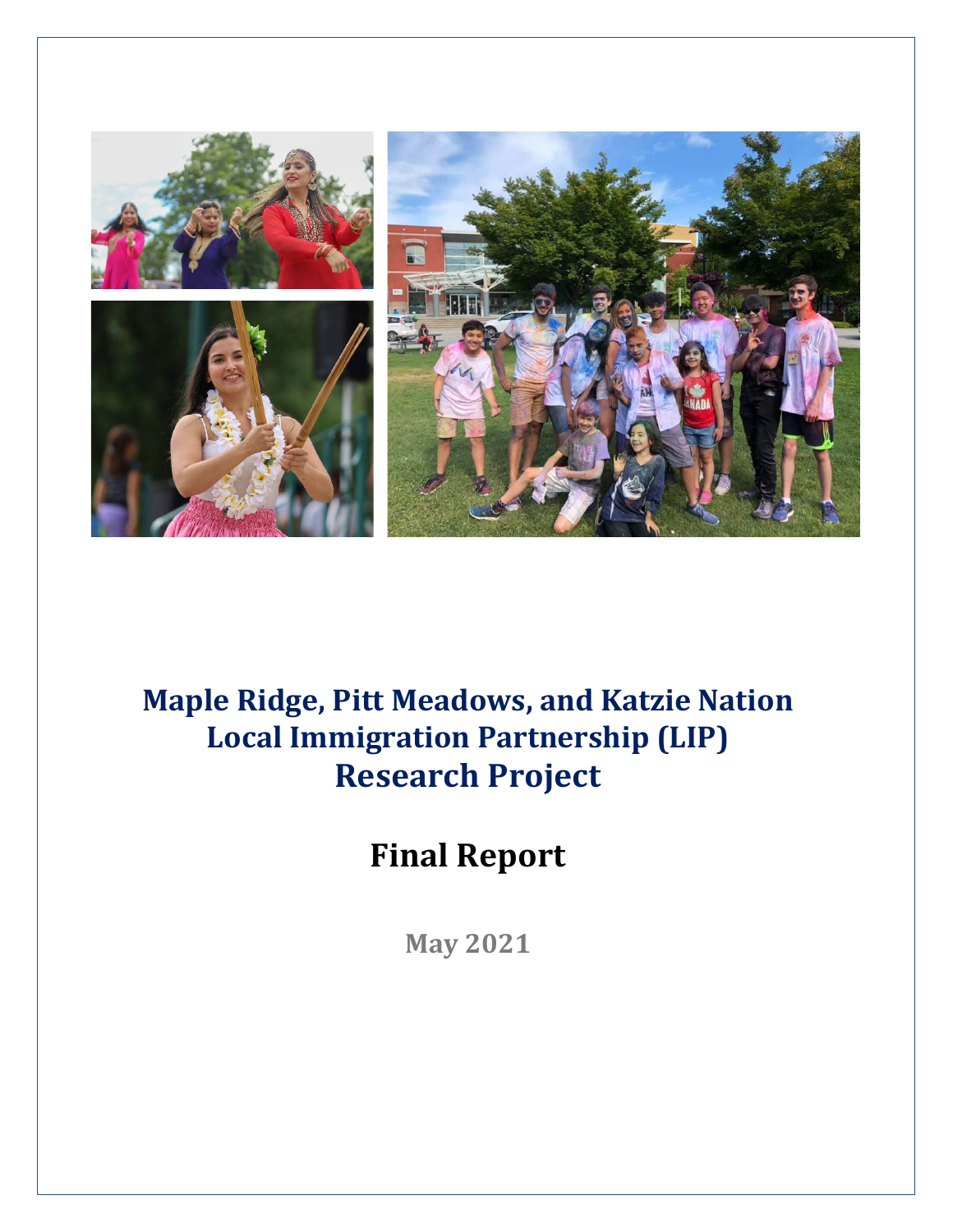# **Contents**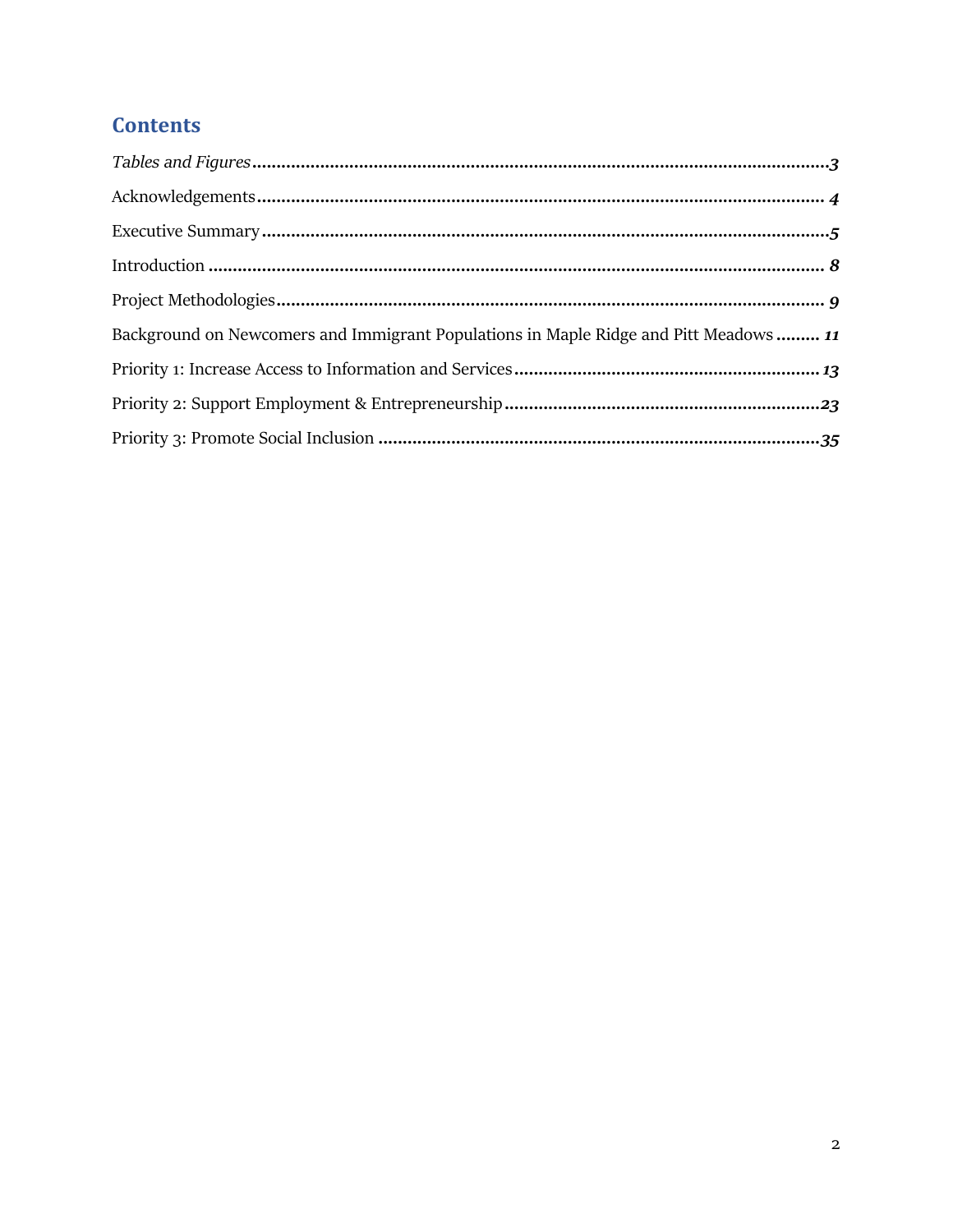# <span id="page-2-0"></span>**Tables and Figures**

| Figure 1: Admission category for immigrants and recent immigrants, Maple Ridge & Pitt Meadows11 |
|-------------------------------------------------------------------------------------------------|
|                                                                                                 |
|                                                                                                 |
| Figure 4: How newcomers and immigrants find out about services and other information            |
|                                                                                                 |
|                                                                                                 |
|                                                                                                 |
|                                                                                                 |
|                                                                                                 |
|                                                                                                 |
| Figure 11: Share of residents in low income families, Maple Ridge and Pitt Meadows 26           |
|                                                                                                 |
|                                                                                                 |
|                                                                                                 |
|                                                                                                 |
|                                                                                                 |

<span id="page-2-1"></span>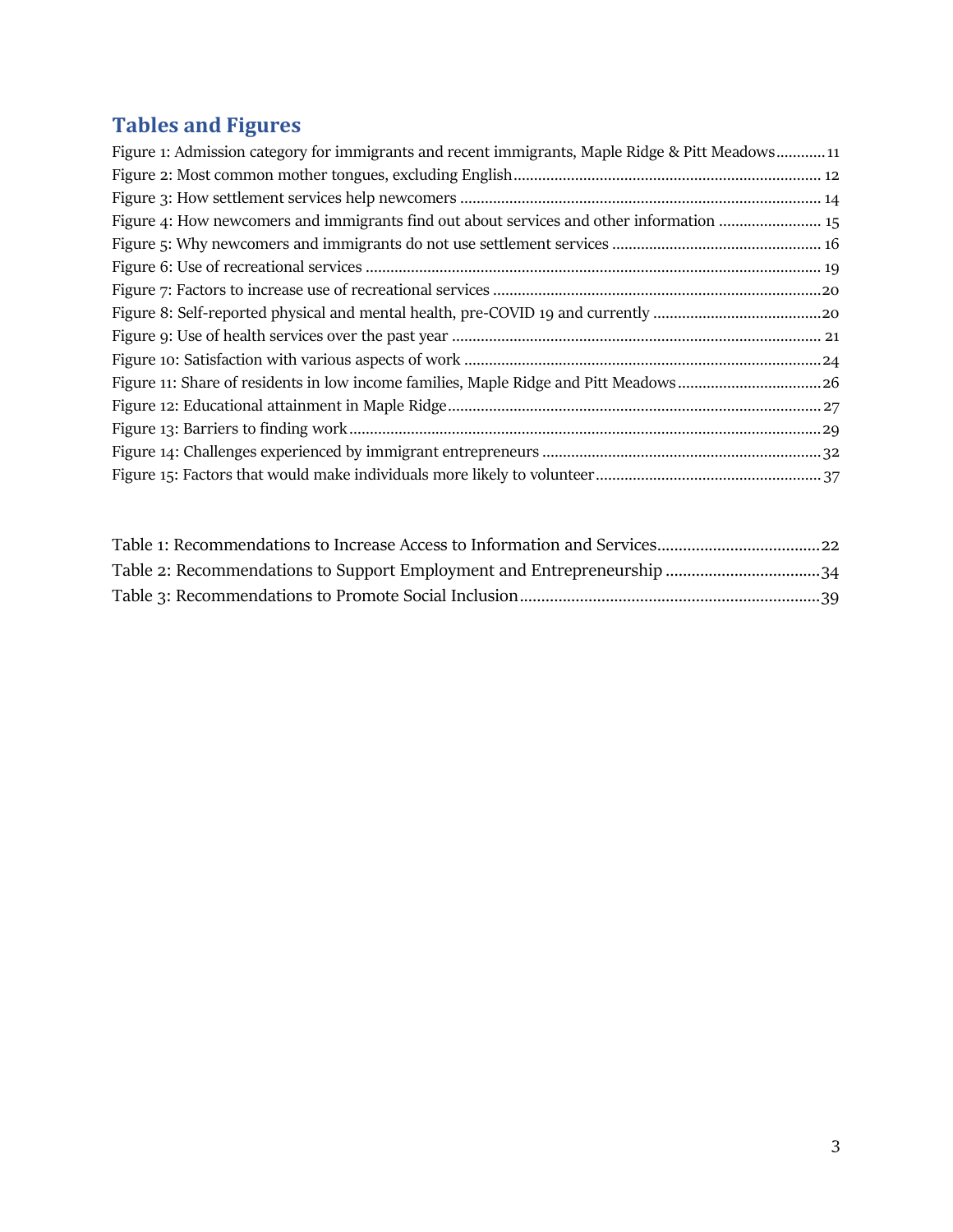# **Acknowledgements**

The Maple Ridge, Pitt Meadows, Katzie Local Immigration Partnership (LIP) Research Project was completed by the Social Planning and Research Council of British Columbia (SPARC BC). Project funding was provided by Immigration, Refugees and Citizenship Canada (IRCC).

We would like to thank all of the individuals and organizations who contributed their time, expertise, and insight to this project.

In particular, we wish to thank ISS of BC staff, Judy Kharma-Morale and Latifa Jawansheer for taking time from their busy schedules to assist with the one-on-one engagement process. We thank the LIP Steering Committee members for their many contributions and guidance throughout this project. Finally, we would also like to thank Carolina Echeverri and Galina Petkova. This work would not have been possible without your support and leadership.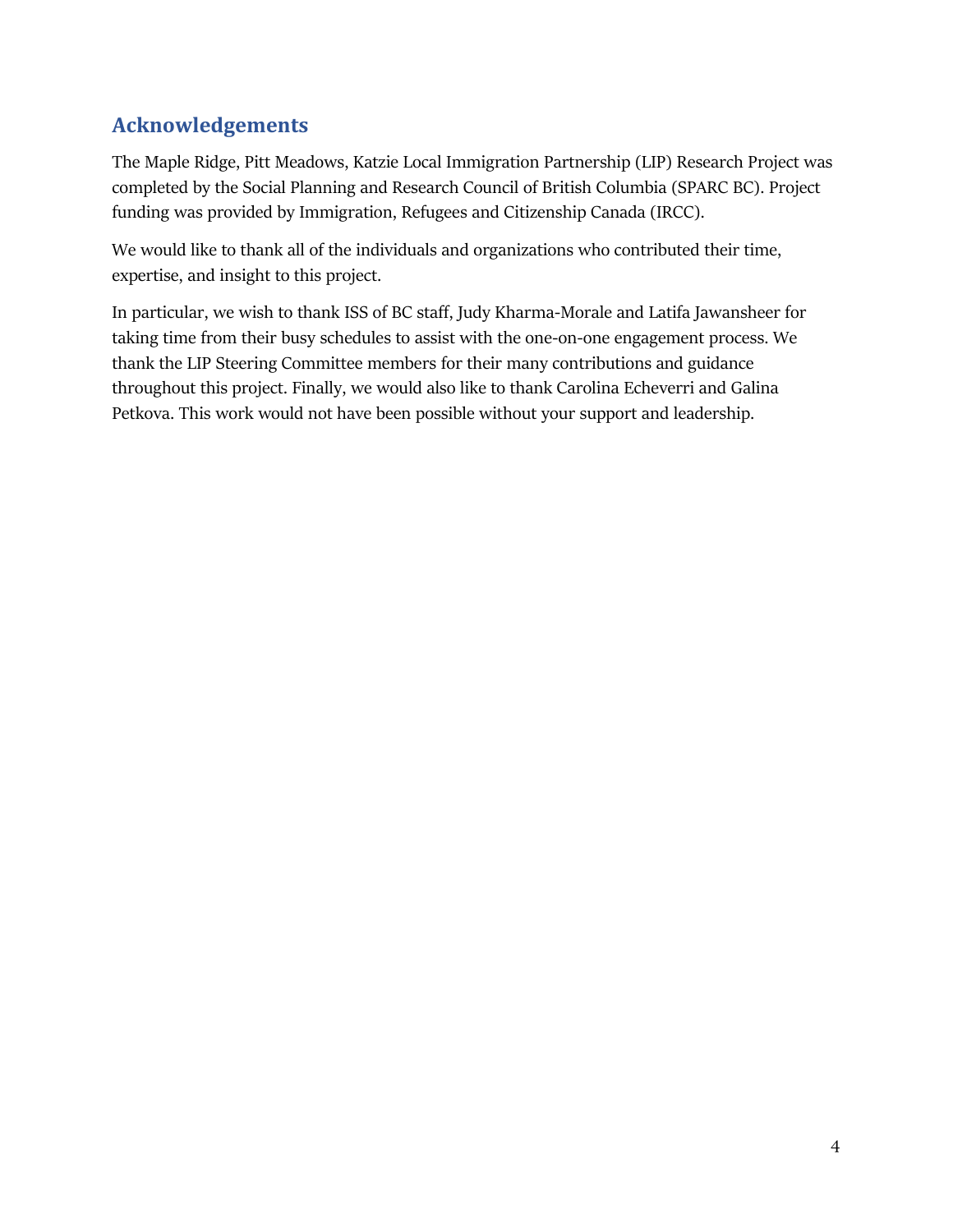# <span id="page-4-0"></span>**Executive Summary**

Settling in a new country is never easy. In recognition of the unique challenges faced by newcomers and immigrants to Canada, Immigration, Refugee and Citizenship Canada (IRCC) funds Local Immigration Partnerships (LIPs) in communities across the country. Each LIPs bring together local service providers, public agencies, community groups, employers, and other key organizations with the aim of supporting newcomers in their settlement and integration to Canada and creating a welcoming, inclusive community.

One key role of the LIP is to regularly conduct community-based research to help community partners better understand and address the needs of newcomers. To this end, the Maple Ridge, Pitt Meadows, and Katzie Nation Local Immigration Partnership (LIP) has contracted the Social Planning and Research Council of BC (SPARC BC) to conduct research on the experiences and needs of newcomers in the community, with the aim of informing the LIP's strategic priorities over the next five years. Funding for this project was provided by Immigration, Refugees and Citizenship Canada.

### About the Report

This Final Report shares what we have learned about the experiences and needs of newcomers in Maple Ridge and Pitt Meadows through a wide range of research and engagement activities, including:

- A statistical community profile
- An online survey of 88 newcomers and immigrants
- Four newcomer focus groups
- One-on-one interviews with seven newcomers
- Interviews with 13 community stakeholders
- A virtual Community Forum with 24 participants, included elected officials, School District staff, community agencies, service providers, and local newcomers

This report highlights research findings and recommended actions for three strategic priority areas. These priority areas were identified through the Community Forum as areas with significant need where the LIP partners may be able to make the greatest impact over the next few years:

- **1) Increasing Access to Information and Services**
- **2) Supporting Newcomer Employment and Entrepreneurship**
- **3) Promoting Social Connection and Inclusion**

This Report includes a total of 27 concrete recommendations for action.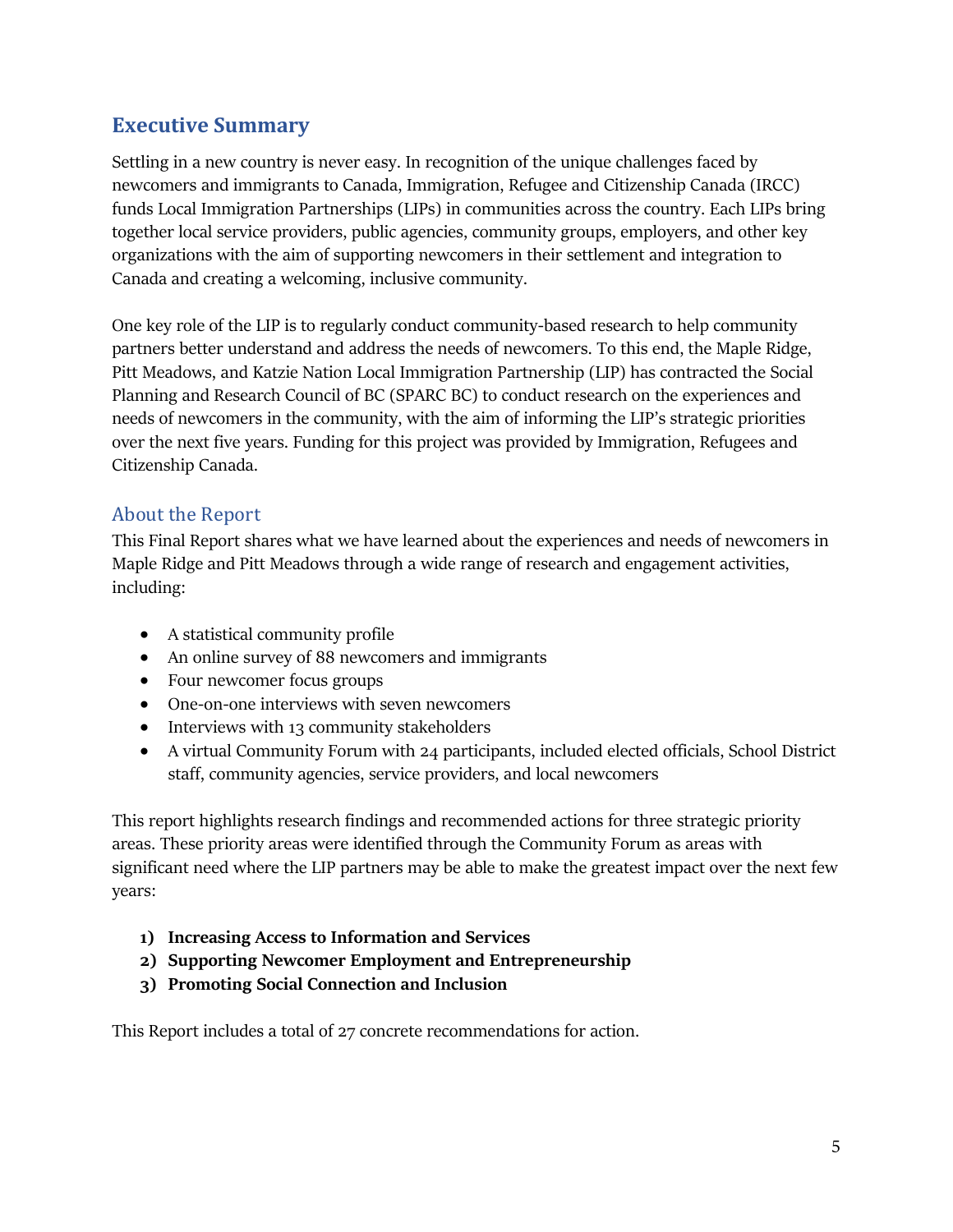## Priority 1: Increasing Access to Information and Services

Many newcomers face barriers to accessing services. These barriers include lack of information, language barriers, limited transportation, challenges navigating governmental bureaucracy, lack of eligibility for services based on visa type, and lack of child-minding services. When newcomers cannot access vital services and information, their physical, social, or financial needs may go unmet. This adds stress to the already difficult process of settling in a new country.

Key actions to increase access to key information and services include:

- Continue to strengthen the LIPs as a forum for information-sharing, joint outreach and collaboration to ensure newcomers are connected to community services.
- Explore re-establishment of a central Multi-Cultural Hub where newcomers can learn about and connect with local services and programs.
- Work to routinely make important information about programs, services, community events, and bureaucratic processes available in languages other than English wherever possible.

## Priority 2: Supporting Newcomer Employment and Entrepreneurship

Finding or maintaining work was the number one most common challenge reported by Newcomer & Immigrant Survey respondents. Despite high levels of educational attainment, many newcomers are forced to work "survival jobs" that do not make use of their knowledge and skills. As a result, immigrants, recent immigrants, and non-permanent residents are all more likely to be lowincome than non-immigrants.

Overall, 44% of all recent immigrants in Maple Ridge and 57% in Pitt Meadows had a bachelor's degree or higher. 55% of respondents to the Newcomer & Immigrant Survey had experience running their own business. It is clear that supporting newcomers to fully contribute in the labour market benefits not only them and their families, but also the broader economy and society.

Key actions to support newcomer employment and entrepreneurship include:

- Work to further promote existing employment services to newcomers (i.e., through WorkBC, ISS of BC, or Douglas College's Career Pathways for Skilled Immigrants).
- Partner with local employers to address lack of recognition of foreign experience and credentials and to explore creation of professional mentorship programs.
- Work with the City to make it easier for new entrepreneurs, including newcomers to navigating City permit and approval processes.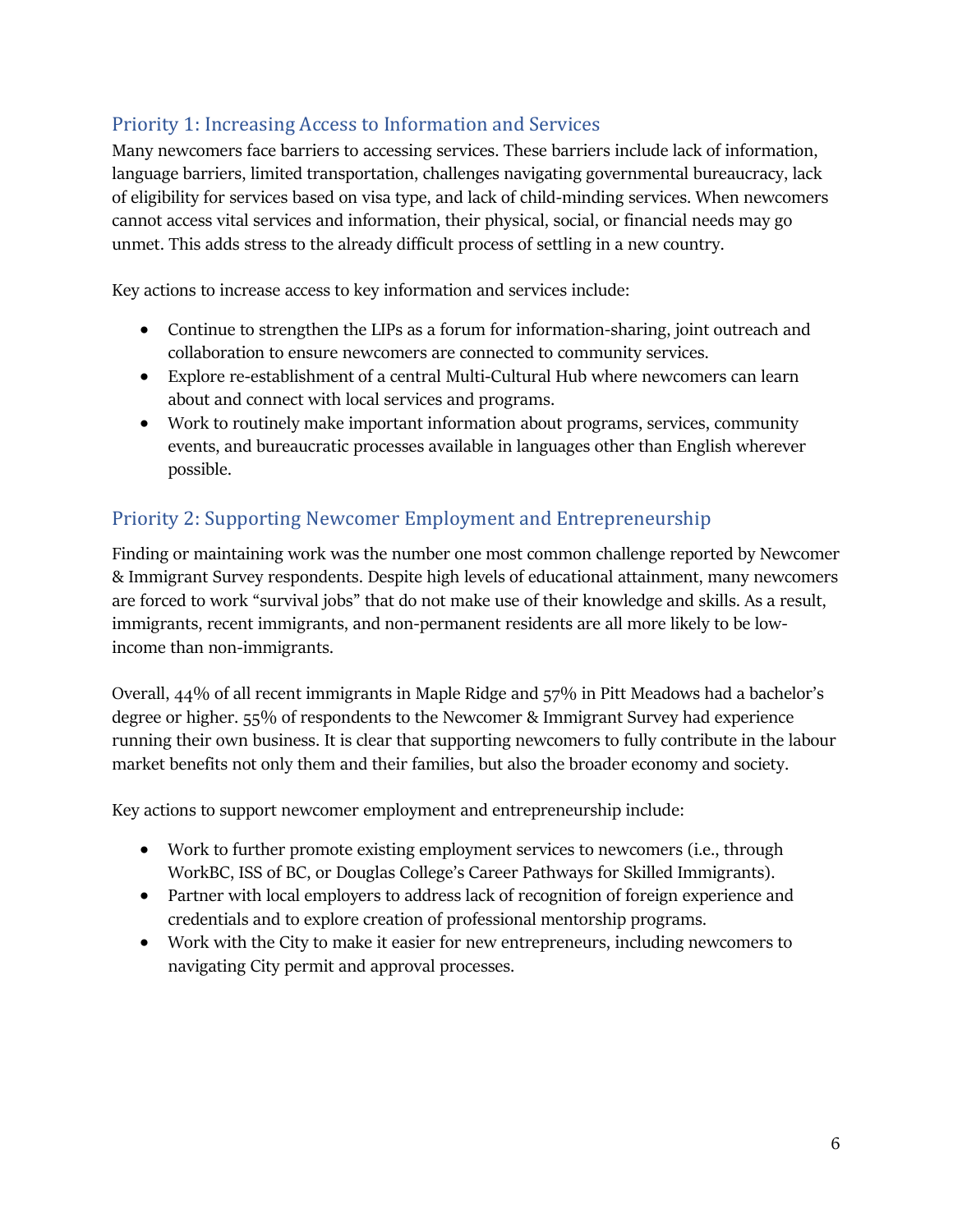## Priority 3: Promoting Social Connection and Inclusion

When newcomers come to Canada, they leave behind friends and family in their home countries. Newcomers must often start from scratch to forge local social connections, which is sometimes made even more challenging by language, transportation, and other barriers. Youth, seniors, and mothers with young children may face additional barriers to social connection and inclusion. As a result, many recent immigrants experience loneliness and isolation, which can have serious repercussions for mental well-being.

At the heart of successful immigration, beyond accessing services and finding work, is making meaningful social connections, and feeling like one belongs in the community.

Key actions to promote social connection and inclusion include:

- Explore designation of centralized meeting places where newcomers can gather on a regular basis (e.g., for a multi-cultural potluck).
- Prioritize cultural celebrations and community gatherings when safe to resume in-person activities.
- Explore the expansion of meaningful volunteer opportunities for newcomers, including exploring creation of Parent Ambassador and Senior Ambassador programs.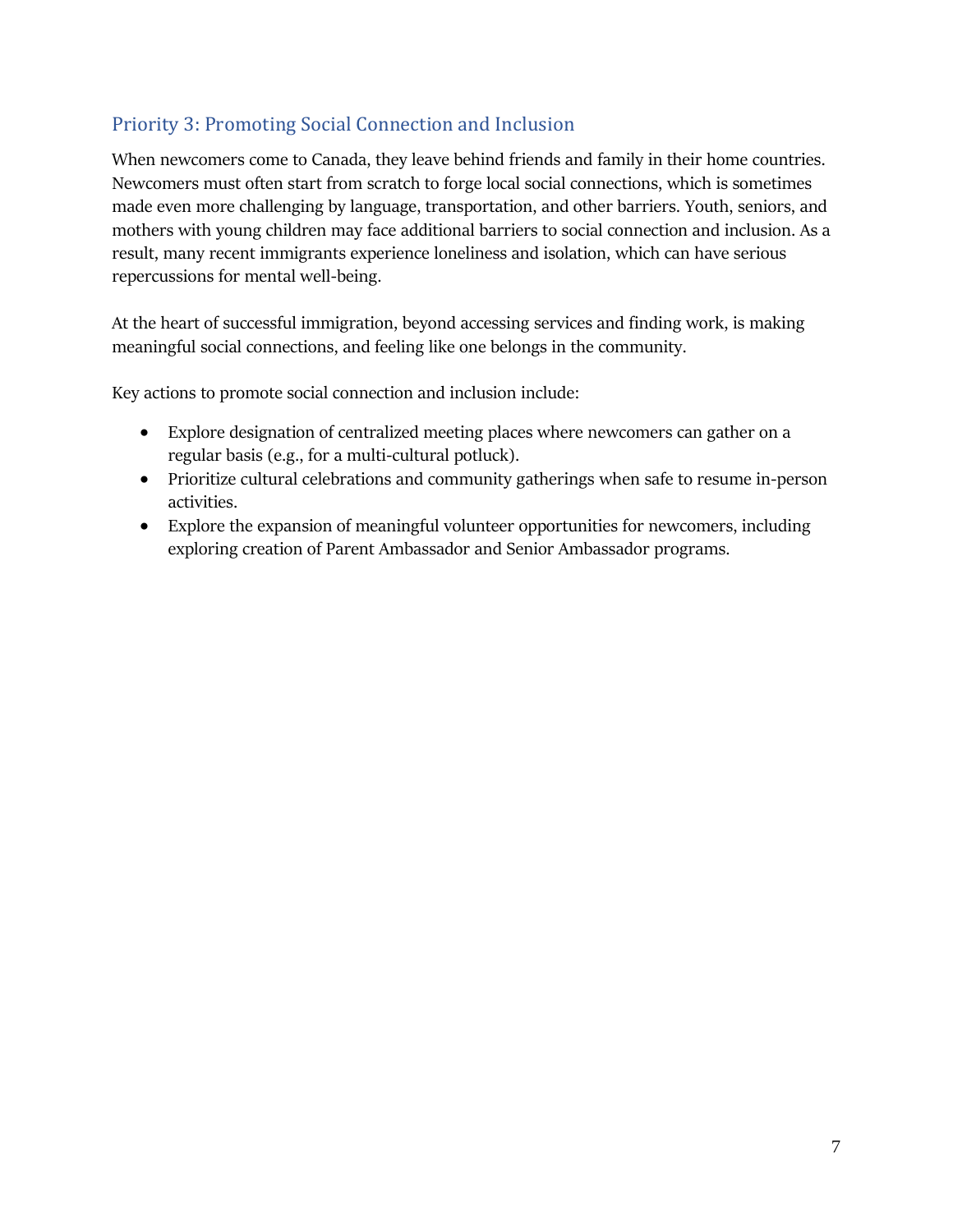# <span id="page-7-0"></span>**Introduction**

Settling in a new country is never easy. In recognition of the unique challenges faced by newcomers and immigrants to Canada, Immigration, Refugees and Citizenship Canada (IRCC) funds Local Immigration Partnerships (LIPs) in communities across the country. Each LIPs bring together local service providers, public agencies, community groups, employers, and other key organizations with the aim of supporting newcomers in their settlement and integration to Canada and creating a welcoming, inclusive community.

One key role of the LIP is to regularly conduct community-based research to help community partners better understand and address the needs of newcomers.

To this end, the Maple Ridge, Pitt Meadows, and Katzie Nation Local Immigration Partnership (LIP) has contracted the Social Planning and Research Council of BC (SPARC BC) to conduct research on the experiences and needs of newcomers in the community, with the aim of informing the LIP's strategic priorities over the next five years.

This report provides an overview of the research and engagement activities conducted for this project, followed by key statistical background on the immigrant and newcomer populations of Maple Ridge and Pitt Meadows. The report then highlights key research findings and recommended actions for three strategic priority areas. These priority areas were identified through the Community Forum as areas with significant need where the LIP partners may be able to make the greatest impact over the next few years:

- **1) Increasing Access to Information and Services**
- **2) Supporting Newcomer Employment and Entrepreneurship**
- **3) Promoting Social Connection and Inclusion**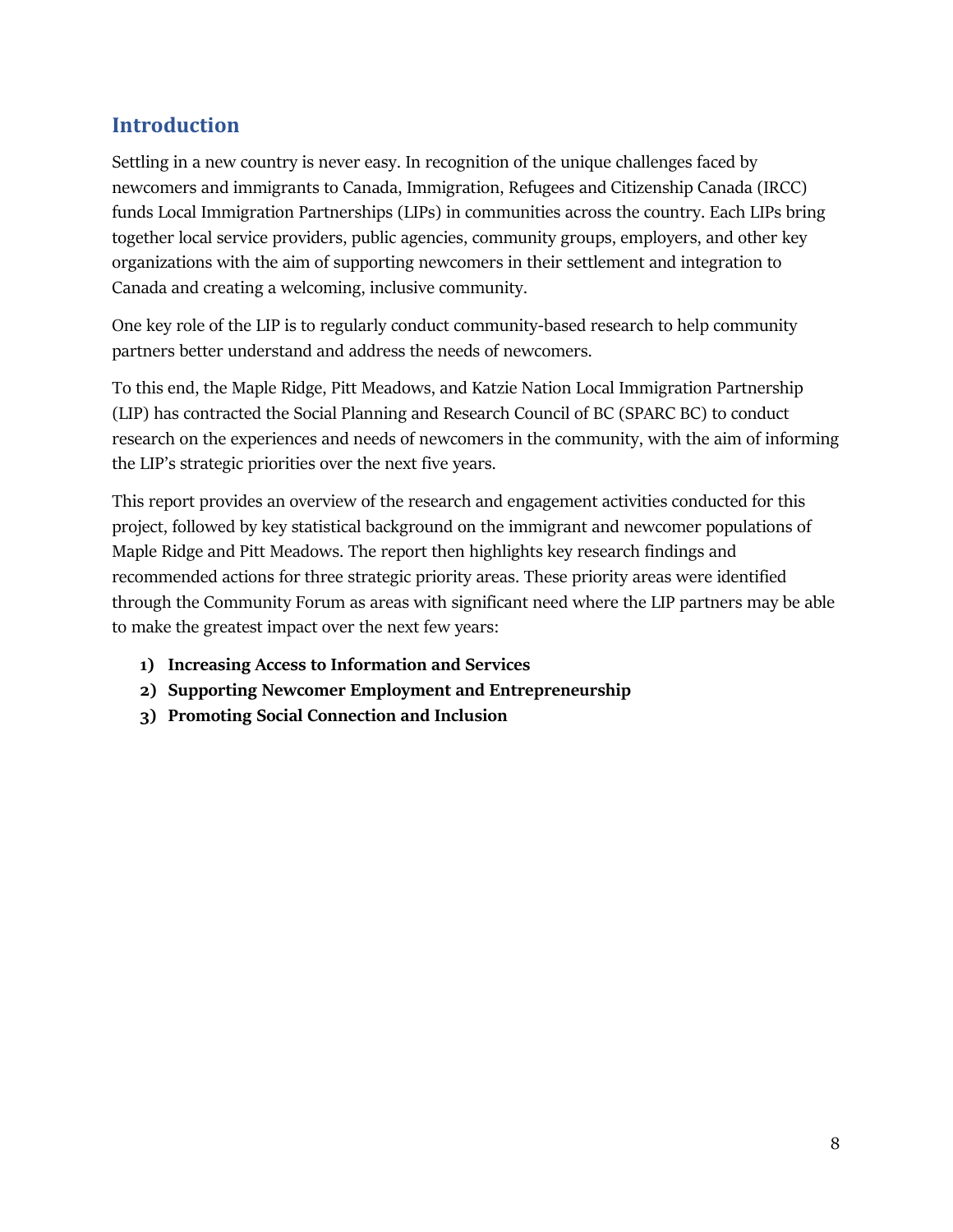# <span id="page-8-0"></span>**Project Methodologies**

This project has been informed by a statistical community profile, engagement with newcomers and key community stakeholders, and an action-planning focused Community Forum. The research and engagement activities are described in detail below.



# Community Profile

The Community Profile provides important statistical data about immigrants, including recent immigrants, non-permanent residents, and non-immigrants in Maple Ridge and Pitt Meadows<sup>[1](#page-8-1)</sup>. It includes information about the origin, time of arrival, and application types of immigrants in these communities, as well as a wide range of demographic, socio-economic, and labour force data. The Profile draws primarily on data from the 2016 Census.

## Engagement with Newcomers & Key Stakeholders

To help address well-documented barriers to conducting research with newcomer and immigrant populations, this project used many different engagement methods, including surveys, focus groups, interviews, and one-on-one engagement through local settlement service providers.

<span id="page-8-1"></span><sup>1</sup> As of the 2016 Census, there were no recorded immigrants or non-permanent residents living in the two Katzie Nation reserves.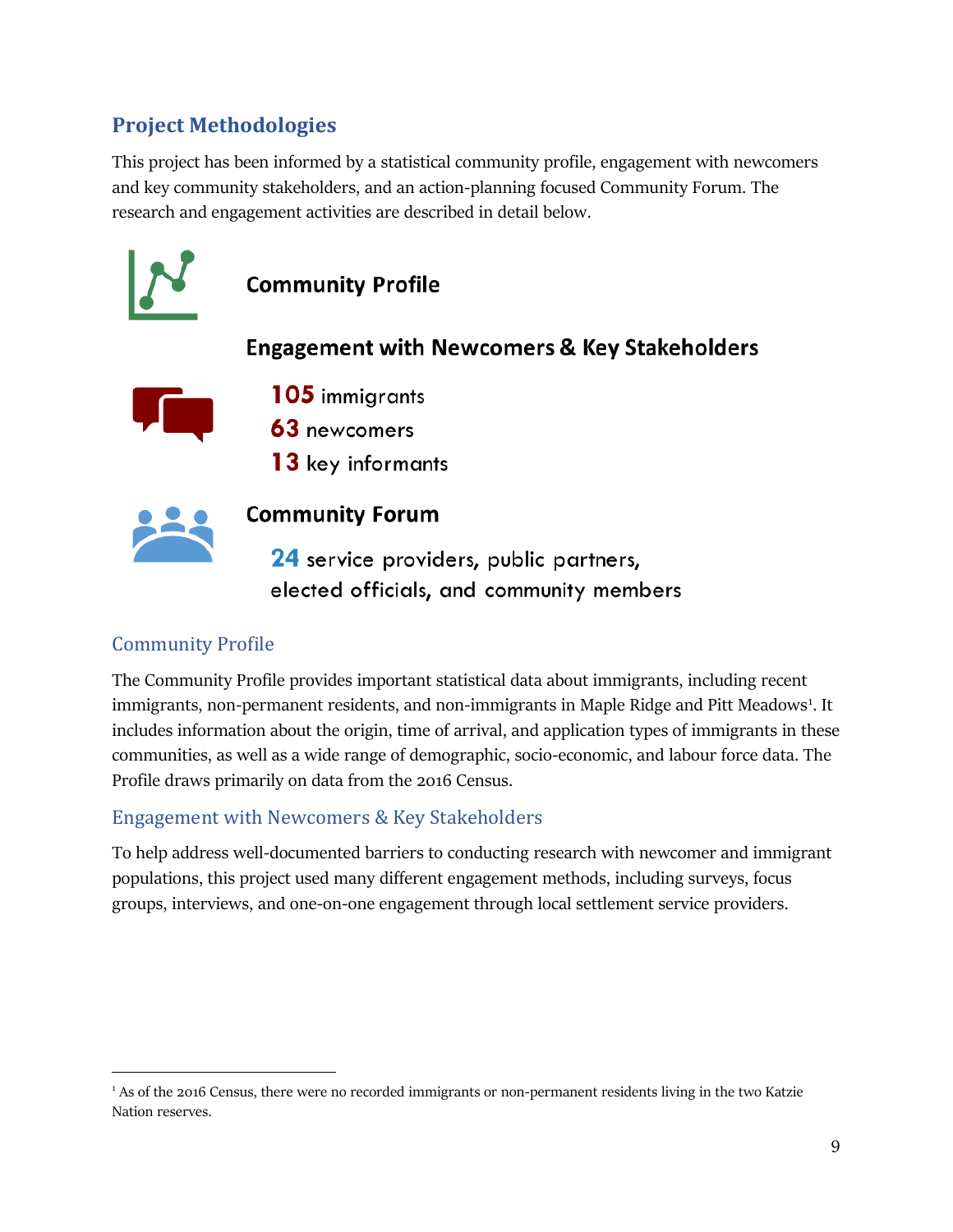#### Newcomer & Immigrant Survey

The project team conducted an online survey of immigrants and newcomers in the community between December 2020 and January 2021. The survey included questions about personal and family characteristics, experiences settling in Canada, and experiences accessing various community resources. The survey was distributed by the LIP Committee and local service providers through their websites, social media challenges, and direct outreach by settlement workers. The survey was available in English, Mandarin, Korean, Farsi, Arabic, and Punjabi. To incentive response, survey respondents also were given the option to enter a draw for one of four \$50 gift card prizes. The final valid survey sample was 88 respondents.

#### Newcomer Focus Groups

To supplement the online survey responses, the project team conducted four focus groups with a total of ten participants in January and February 2021. Focus group participants had been living in Canada from anywhere between 6 months and 7 years. Each participant received a \$20 honorarium to thank them for their participation.

#### Newcomer One-on-One Engagement

The project team partnered with ISS of BC to create a supplementary one-on-one engagement process that builds on the strength of existing relationships between clients and service providers. Settlement staff from ISS of BC reached out to their existing clients and conducted a brief, informal interview, using the same set of questions as were used to guide the larger focus groups. This engagement took place February 2021. Overall, seven newcomers participated in the process.

#### Key Informant Interviews

To better understand the local service context for newcomers, the project team interviewed 13 key informants (i.e., individuals that were identified as having experience, knowledge, and organizational perspectives on the needs of newcomers in the community). The interviews took place between December 2020 and January 2021 and included staff from ISS of BC; SUCCESS; Work BC; Ridge Meadows Multicultural Society; Fraser Valley Regional Library; and City of Maple Ridge Parks, Recreation, and Culture.

#### Community Forum

The Maple Ridge, Pitt Meadows, and Katzie LIP and SPARC BC hosted a virtual Community Forum on Supporting Newcomers on March 16, 2021. The purpose of the Community Forum was to share findings from the research and engagement work about the experiences and needs of newcomers in Maple Ridge, Pitt Meadows and Katzie, followed by a facilitated process to identify priorities and action ideas. Attendees included elected officials, School District staff, community agencies, service providers, and local newcomers. In total there were 24 participants.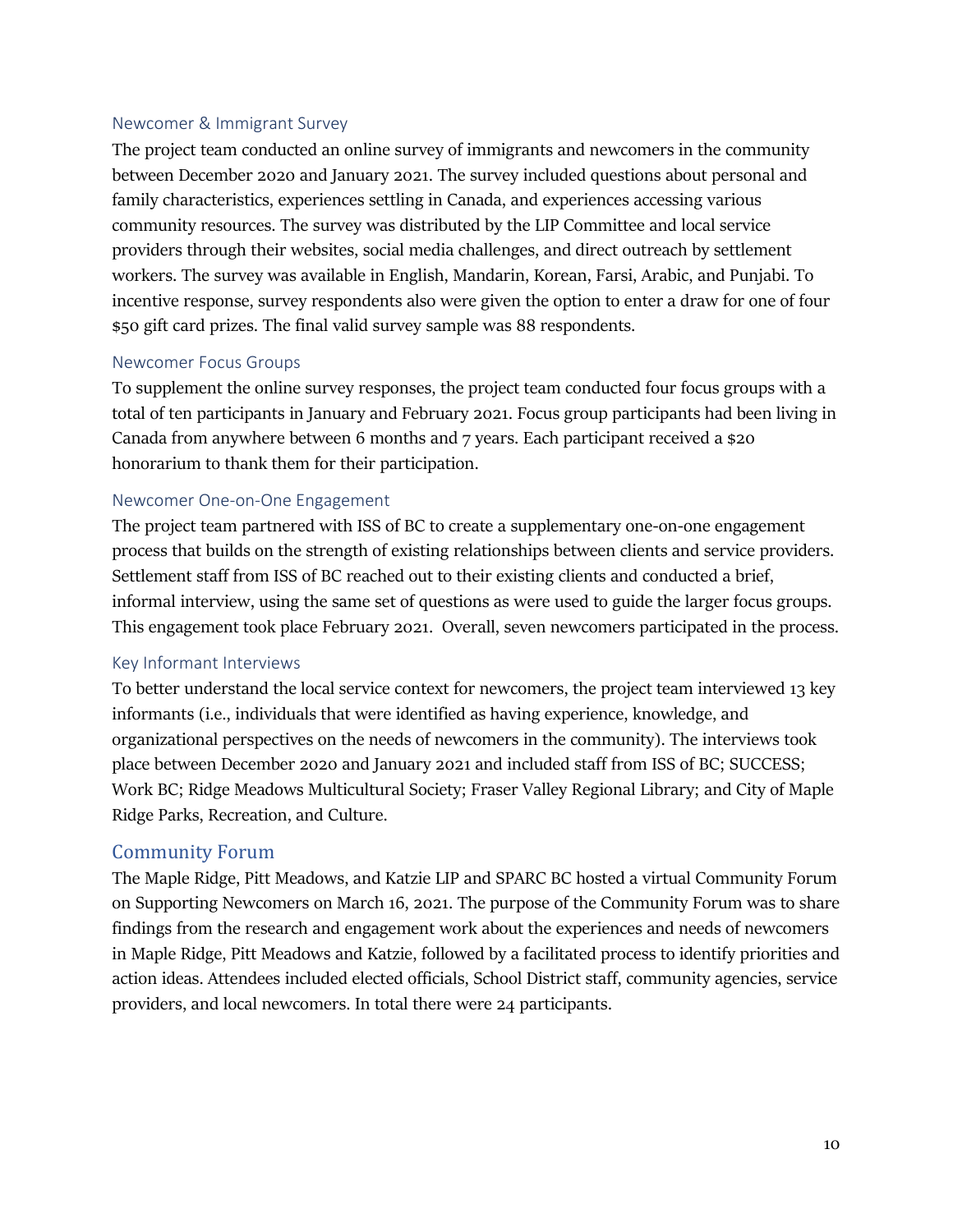# <span id="page-10-0"></span>**Background on Newcomers and Immigrant Populations in Maple Ridge and Pitt Meadows**

In 2016, there were a total of **19,415** immigrants living in Maple Ridge (15,460) or Pitt Meadows (3,955). **One in five residents of Ridge Meadows are immigrants**. An additional 1% of residents are non-permanent residents (890 individuals total).

### One in five residents is an immigrant.



Out of this total immigrant population, there were **1,905 newcomers** (obtaining landed immigrant or permanent resident status between 2011 and 2016). Newcomers are **10% of the immigrant population** and **2% of the total population.**

As shown in the Figure below, over half of all immigrants and recent immigrants are economic applicants, followed by family-sponsored immigrants and refugees.

*Figure 1: Admission category for immigrants and recent immigrants, Maple Ridge & Pitt Meadows*

# <span id="page-10-1"></span>**Admission category for immigrants and recent immigrants, Maple Ridge & Pitt Meadows combined**

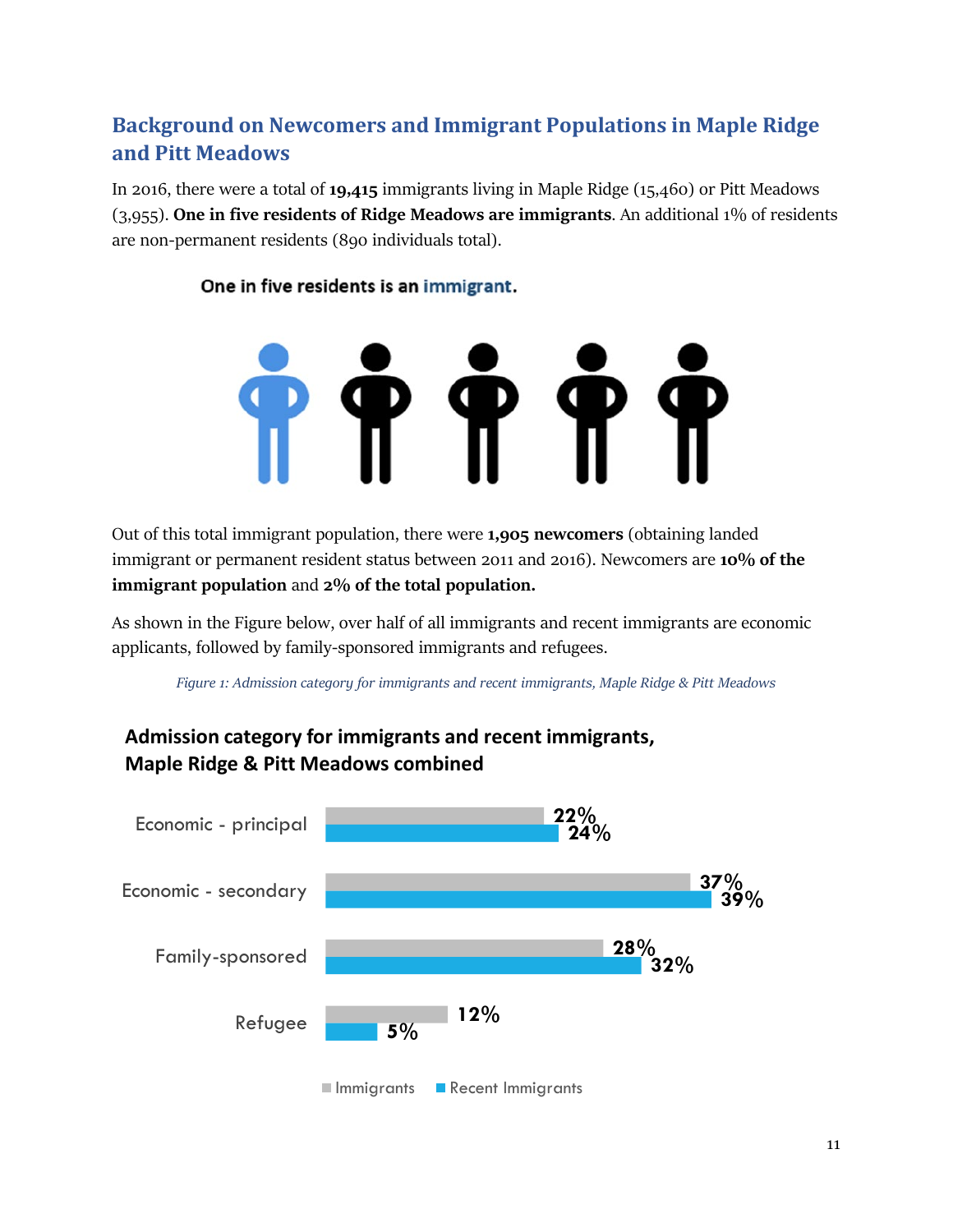The most common places of birth for **all immigrants** in both Maple Ridge and Pitt Meadows were the United Kingdom, the Philippines, India, and China. For recent immigrants, in Maple Ridge, the most common places of birth were **the Philippines, China, the United Kingdom, and India.** In Pitt Meadows, the most common places of birth for recent immigrants **were the Philippines, Iran, United Arab Emirates, Mexico, and South Korea.**

The most common mother tongues, excluding English, in Maple Ridge and Pitt Meadows are shown in the Figure below.

<span id="page-11-0"></span>

*Figure 2: Most common mother tongues, excluding English*

In Maple Ridge, **45%** of all immigrants are visible minorities, compared with **70%** of recent immigrants, **72%** of non-permanent residents, and only **7%** of the non-immigrant population.

In Pitt Meadows, **54%** of all immigrants were visible minorities, compared with **84%** of recent immigrants, **61%** of non-permanent residents, and **9%** of non-immigrants.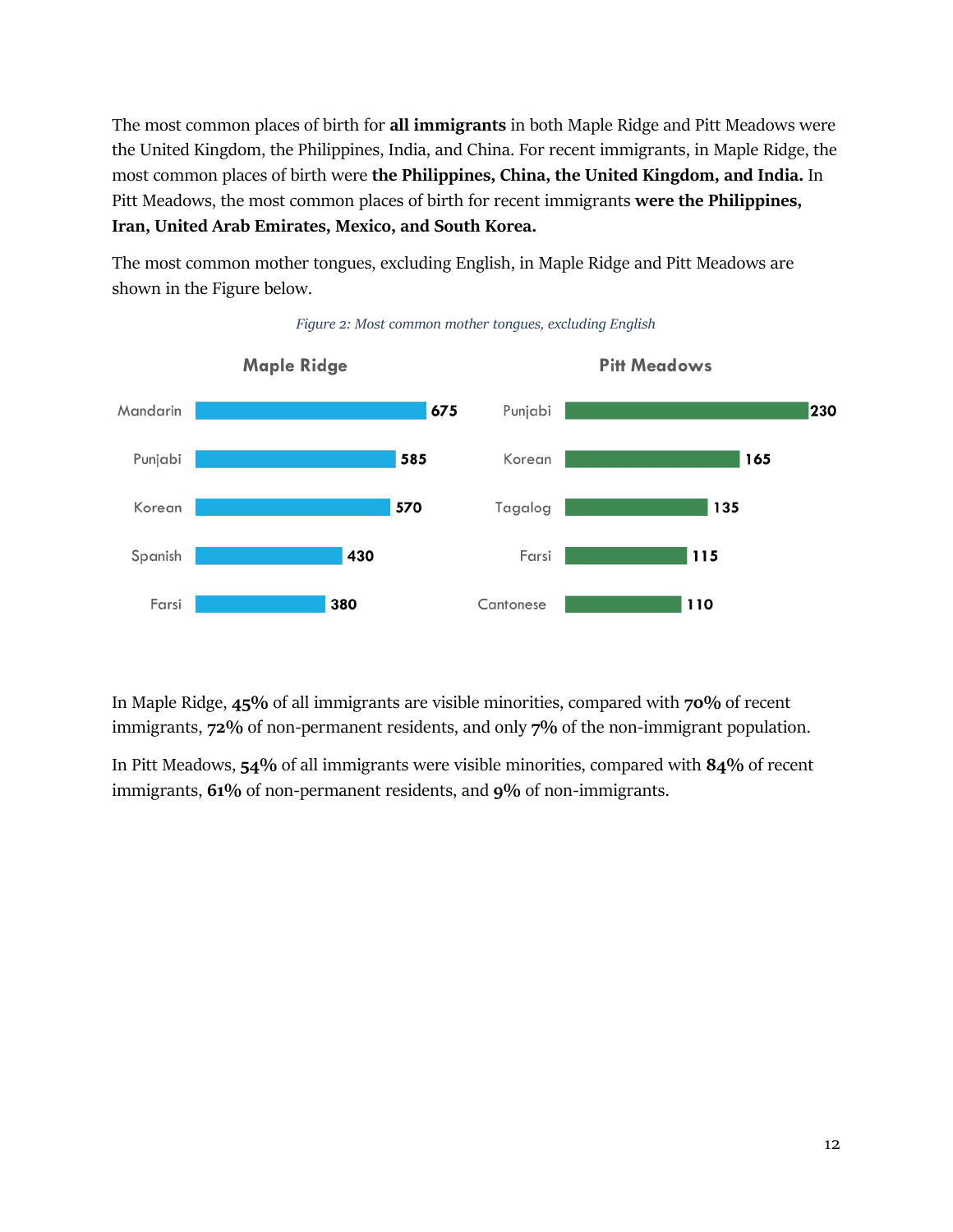# <span id="page-12-0"></span>**Priority 1: Increase Access to Information and Services**

Many newcomers face barriers to accessing services, both services directly related to settlement, as well as other community amenities such as public transit, recreational programs, schools, and health care. These barriers can be related to lack of information, language barriers, transportation, physical ability, and challenges navigating governmental bureaucracy. Many of these barriers have been accentuated by the COVID-19 pandemic, including heightened need for technology and digital literacy skills in order to access information and services available online.

When newcomers cannot access vital services and information, their physical, social, or financial needs may go unmet. This adds stress to the already difficult process of settling in a new country. Helping newcomers avoid or alleviate some of these stresses through improved access to existing resources not only benefits them and their families, but also benefits the broader community.

Through the community engagement work of this project, including the Community Forum, it was found that expanding access to information and services is a top community priority to better support newcomers in Maple Ridge and Pitt Meadows.

### Overview of Current Services Available to Newcomers

Maple Ridge and Pitt Meadows currently have many available services that help support newcomers in the community. ISS of BC provides a full range of settlement, language, and employment services. SUCCESS is the other major settlement service provider, through its Settlement Worker in Schools (SWIS) program. Other key community groups and public partners that support newcomers include the Family Education & Support Centre, Work BC, Career Path for Skilled Immigrants, the Community Literacy Committee, Ridge Meadows Multicultural Society, the Senior's Network, as well as municipal recreation and community services, the public libraries, and schools.

Many service providers expressed pride in offering high quality services to newcomers and connecting them to services they need. Many shared stories of newcomer success and emphasized the importance of facilitating belonging and inclusion. In Maple Ridge and Pitt Meadows, communication and collaboration between community agencies is a major community strength.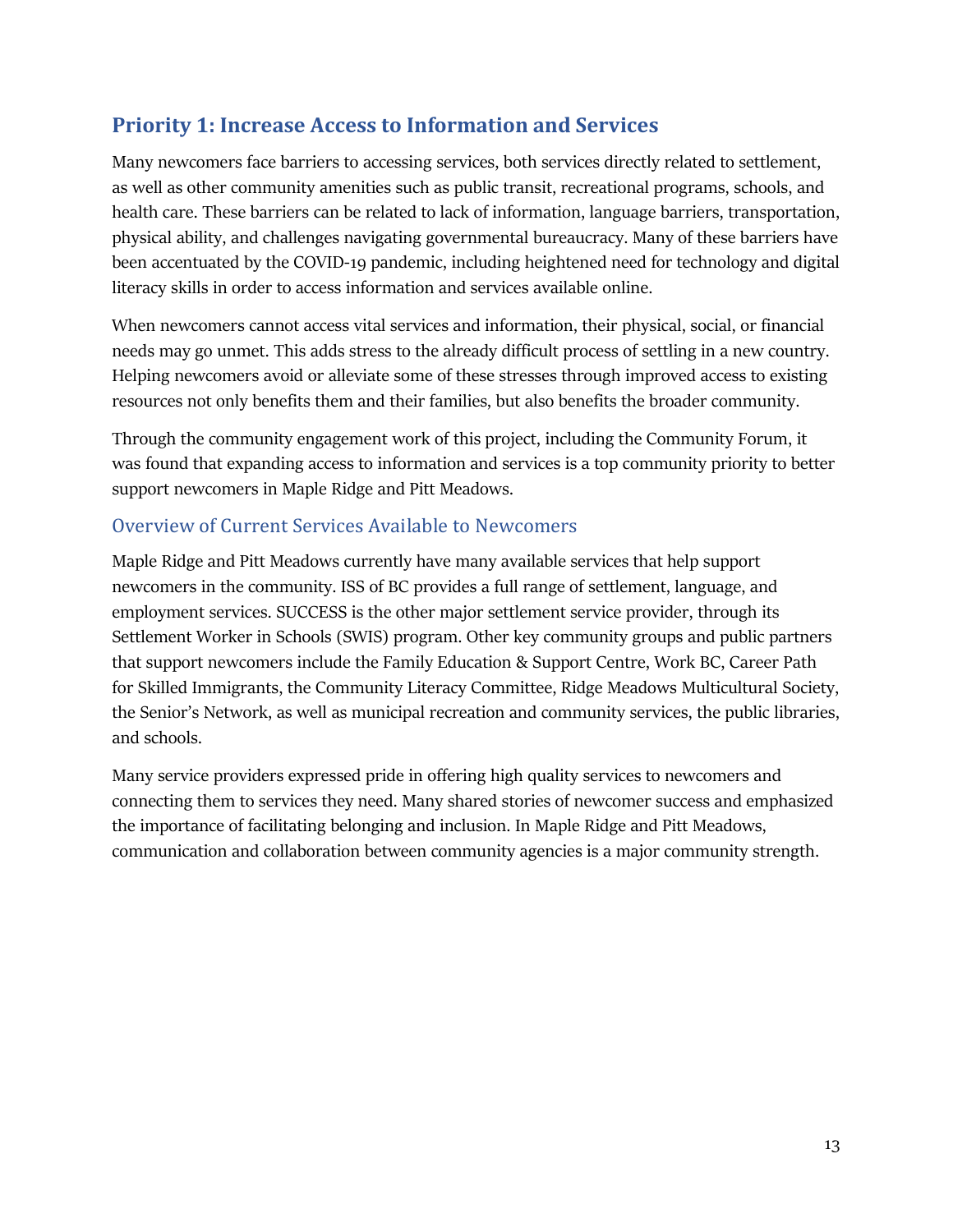## Newcomers Use of Settlement and Community Services

**How have settlement services helped you?**

Many newcomers in the community have accessed the existing settlement and community services. In response to the Newcomer & Immigrant Survey, the majority of respondents (75%) reported that they have used or are currently using settlement services (broadly defined here as services related to information, government services, language skills, or employment). 32% reported that they are currently using settlement services, while 42% reported that they are not using them currently but have used them in the past<sup>[2](#page-13-1)</sup>.

As shown below, these services help newcomers navigate many different aspects of life. Survey respondents were asked about how settlement services have helped them.

<span id="page-13-0"></span>The most common response was meeting new people (46%), followed by help finding housing (39%), improving English (39%), and finding work (37%).



# *Figure 3: How settlement services help newcomers*

<span id="page-13-1"></span><sup>&</sup>lt;sup>2</sup> Because the survey was largely distributed through settlement and community services, there is likely an overrepresentation here of newcomers and immigrants already connected to those services. As such, these results should be interpreted with caution.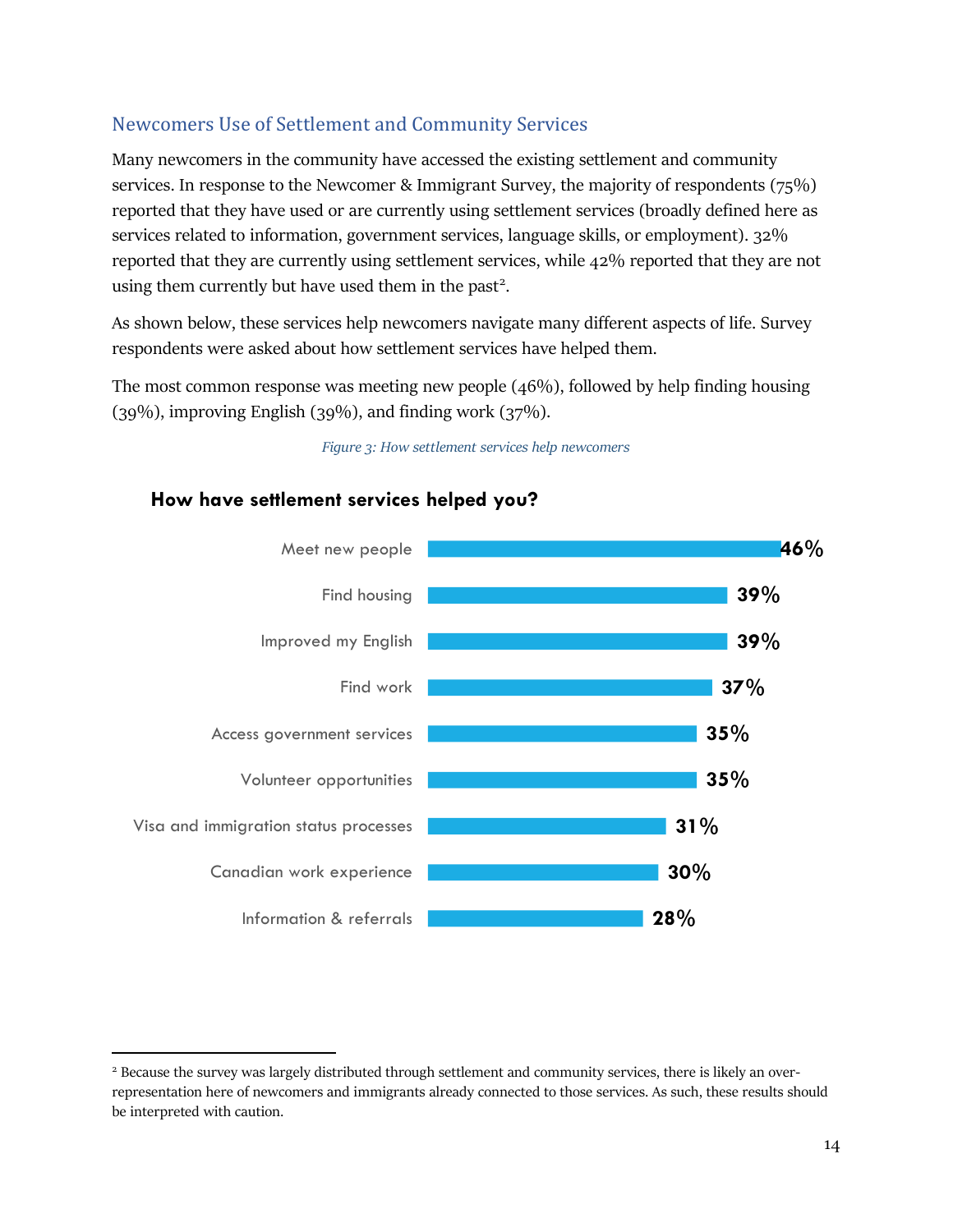Survey respondents reported finding out about settlement services and information through multiple channels. The three main ways that people found this information was through social media (56%), word of mouth (53%), and Internet searches (49%).

It is interesting to note that two of the top three most common ways to access information are online, underlying the importance of digital technology access and digital literacy skills. However, word of mouth remains another important form of information-sharing, as well as connections with community groups and centres.

*Figure 4: How newcomers and immigrants find out about services and other information*

## <span id="page-14-0"></span>**How do you normally find out about services and other information about settling in the community?**

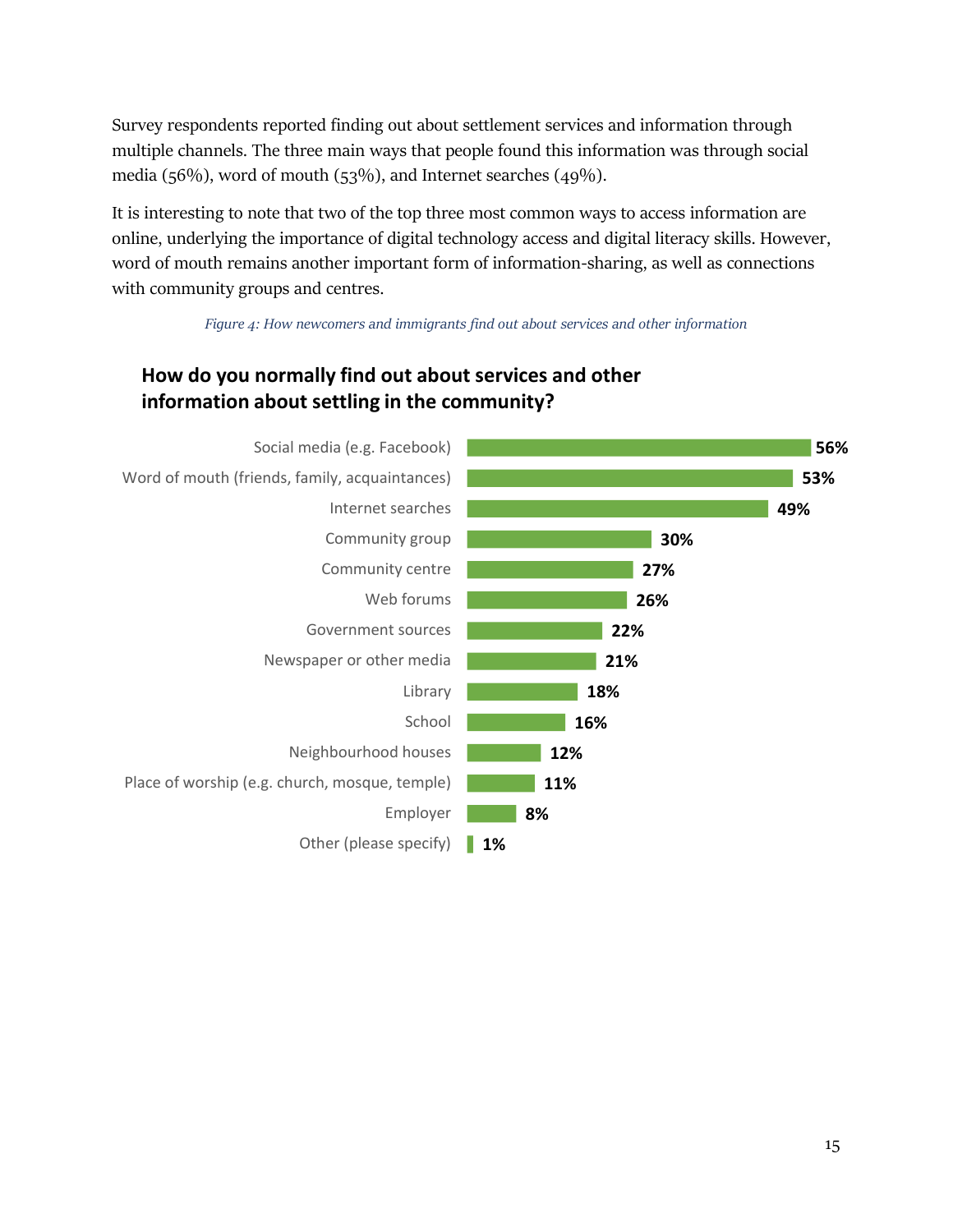## Barriers to Community Services

While many newcomers have used and benefited from existing settlement and community services, many newcomers still experience significant gaps and barriers.

Newcomer & Immigrant Survey respondents who reported that they have *never* used settlement services were asked why this is. The Figure below shows that the most common reasons for not using these services were not knowing where to get information about the services (29%), followed by not needing the services (29%), and not having enough time to access them  $(24\%)$ <sup>[3](#page-15-1)</sup>.

*Figure 5: Why newcomers and immigrants do not use settlement services*



### <span id="page-15-0"></span>**Why do you not use immigrant settlement services?**

#### Organizational Capacity

Settlement services are critical for many newcomers in their settlement process. However, many organizations face limitations in terms of funding, staffing, and facility space. For example, there is currently only one SWIS worker for the entire School District. A major challenge highlighted by the key informant interviews was that, at time of writing, both major settlement service providers did not have permanent, full-time office space, and were relying on access to temporary and shared spaces, which made it more difficult for them to connect with newcomers. One respondent noted small, shared spaces also mean "less workshops, less group sessions, less community

<span id="page-15-1"></span><sup>3</sup> It is important to note that the Newcomer & Immigrant Survey and other forms of newcomer engagement provide important information about some of the barriers that newcomers face when trying to access community services. However, these tools likely underestimate the incidence and extent of these barriers as the newcomers who face them are also less likely to hear about and participate in these research activities.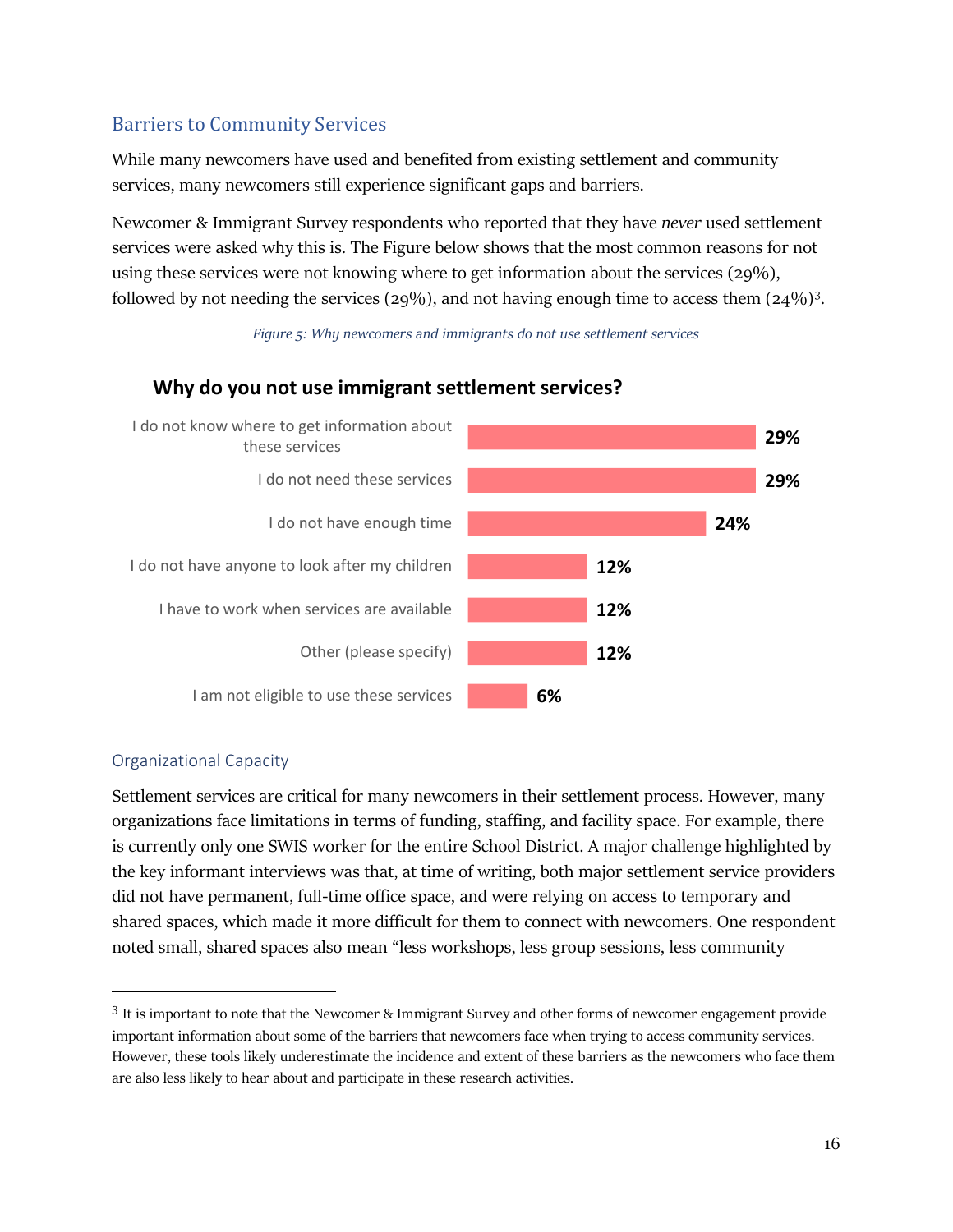building". At time of writing, at least one major settlement service provider was in the process of looking for permanent space.

Adequate funding is foundational to overall organizational capacity. There are also unique funding limitations within the settlement sector. In general, only individuals with permanent resident status or privately sponsored refugee status are eligible for IRCC-funded services. This means those on temporary work or study visas, permanent resident applicants, temporary foreign workers, refugee claimants, and naturalized citizens have limited access to services, programs, and targeted support[4](#page-16-0).

#### Informational Barriers

As noted above, the most commonly reported reason for not accessing services was lack of information about them. Newcomers are sometimes not aware of available programs, especially if they are not already connected to local services, classes, or community groups. Because of this disconnect, community organizations often struggle to get the word out about their services. Key informants reported that outreach has been even more difficult with the COVID-19 pandemic. Many organizations within Ridge Meadows do already work together to do outreach and promote programs and services to newcomers. This key community strength is critical to addressing informational barriers.

#### Language Barriers

Barriers to information are further accentuated by language barriers, which can further limit access to key services for many newcomers. According to the Newcomer & Immigrant Survey, 61% of survey participants (excluding native and fluent English speakers) agreed (46%) or strongly agreed (15%) that they sometimes have trouble using services because of the language barrier.

# 61% of survey respondents say language barriers sometimes make it difficult to access services

Many organizations reported that they need more translation and interpretation support to better serve newcomers. While some settlement service providers have funding for professional language support, many community groups rely informally on staff and volunteers. While these informal language supports are valuable, professional translation services are needed for more confidential and personal situations, such as around medical care, school performance, or legal issues.

<span id="page-16-0"></span><sup>4</sup> House of Commons (2019). Improving Settlement Services Across Canada. Report of the Standing Committee on Citizenship and Immigration.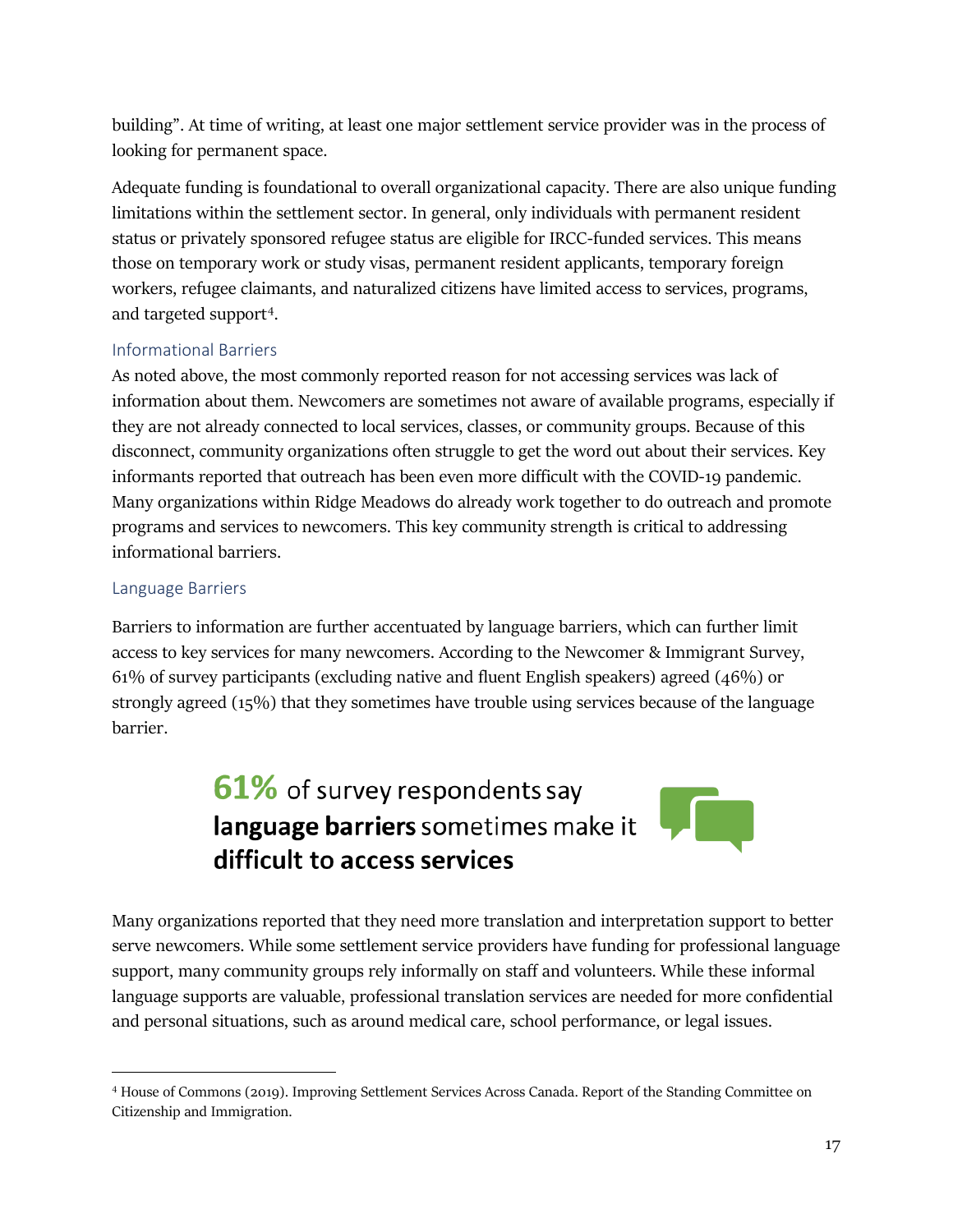However, many organizations do not have budgets to accommodate the cost of these professional language services.

Some organizations report success using translation apps. However, these are applications are typically not appropriate for more complex or official situations, such as those mentioned above. Some key informants also noted that many situations require not only literal translations of each word, but also holistic, context-sensitive explanations. While applications are a helpful tool, they cannot replace in-person language supports that also help newcomers navigate different cultural norms and expectations, and gain knowledge that is often implicit for those who grew up in Canada.

#### Cultural Barriers

To be fully accessible, newcomers not only need information about services in language that is easy to understand, but also access to services that are welcoming and inclusive. This aim can be supported through training of frontline staff and volunteers.

While most settlement service providers have extensive training in working with newcomers, this training is not always available to those outside the settlement sector. Key informants described a need for increased education and training for all frontline workers on working effectively with individuals from different cultures who are navigating settlement in Canada. Some respondents also mentioned the importance of diverse staff, including those with first-hand experience immigrating to Canada, in making settlement and other services accessible and welcoming to newcomers.

#### Geographic Barriers

Most local services are concentrated in downtown areas which can be difficult for newcomers living further out to access, especially given limited public transportation infrastructure. However, it is important to note that the concentration of services in the downtown core area does offer some benefits in terms of ease of referring newcomers to other agencies once they are already in the downtown location.

#### Digital Access Barriers

COVID-19 has also highlighted and accentuated barriers around lack of access to technology and digital literacy skills. As key information and services are made available online, access to technology and digital skills are critical for accessing information, gaining employment, and overcoming isolation.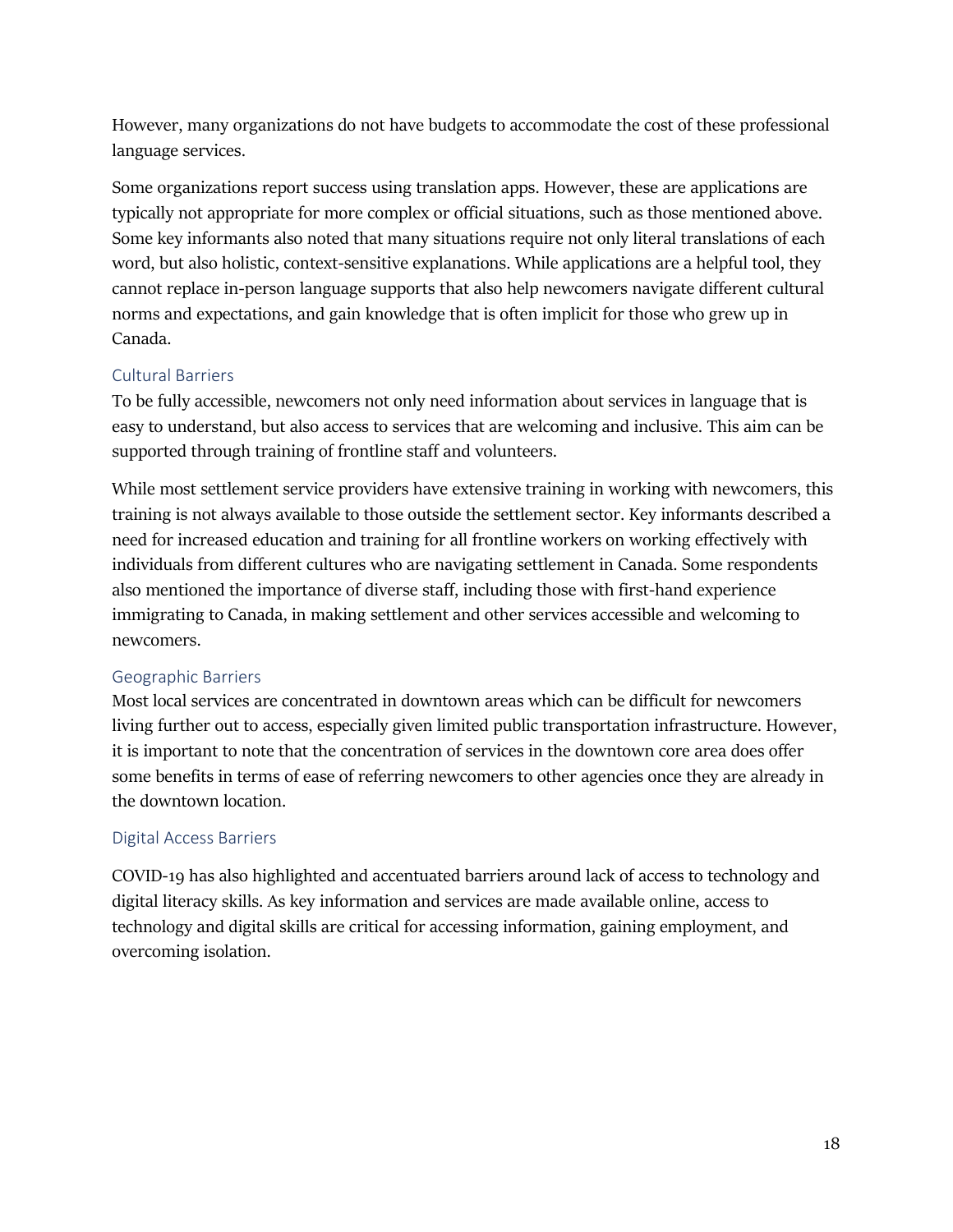### Spotlight on Recreational Services

To better understand how newcomers use recreation services, Newcomer & Immigrant Survey respondents were asked which types of recreational services they had used (prior to COVID-19). Many survey respondents reported using recreational services<sup>[5](#page-18-1)</sup>. The most frequently used recreation services were the weight room, gymnasium, and/or court sports (44%), followed by drop-in fitness classes (37%), and then community events and festivals (34%).

*Figure 6: Use of recreational services*

## <span id="page-18-0"></span>**Which of the following recreation services have you or your family used (before COVID-19)?**



Survey respondents who had not used recreation services were asked about factors that would make them more likely to use them. **70%** of all survey respondents indicated that clear health and safety protocols around COVID-19 would make them more likely to use recreation services. **51%** indicated that lower fees would make them more likely to access these services, and **44%** indicated easier registration.

<span id="page-18-1"></span><sup>5</sup> As with use of other services, newcomers who use recreational services may be over-represented in the survey sample.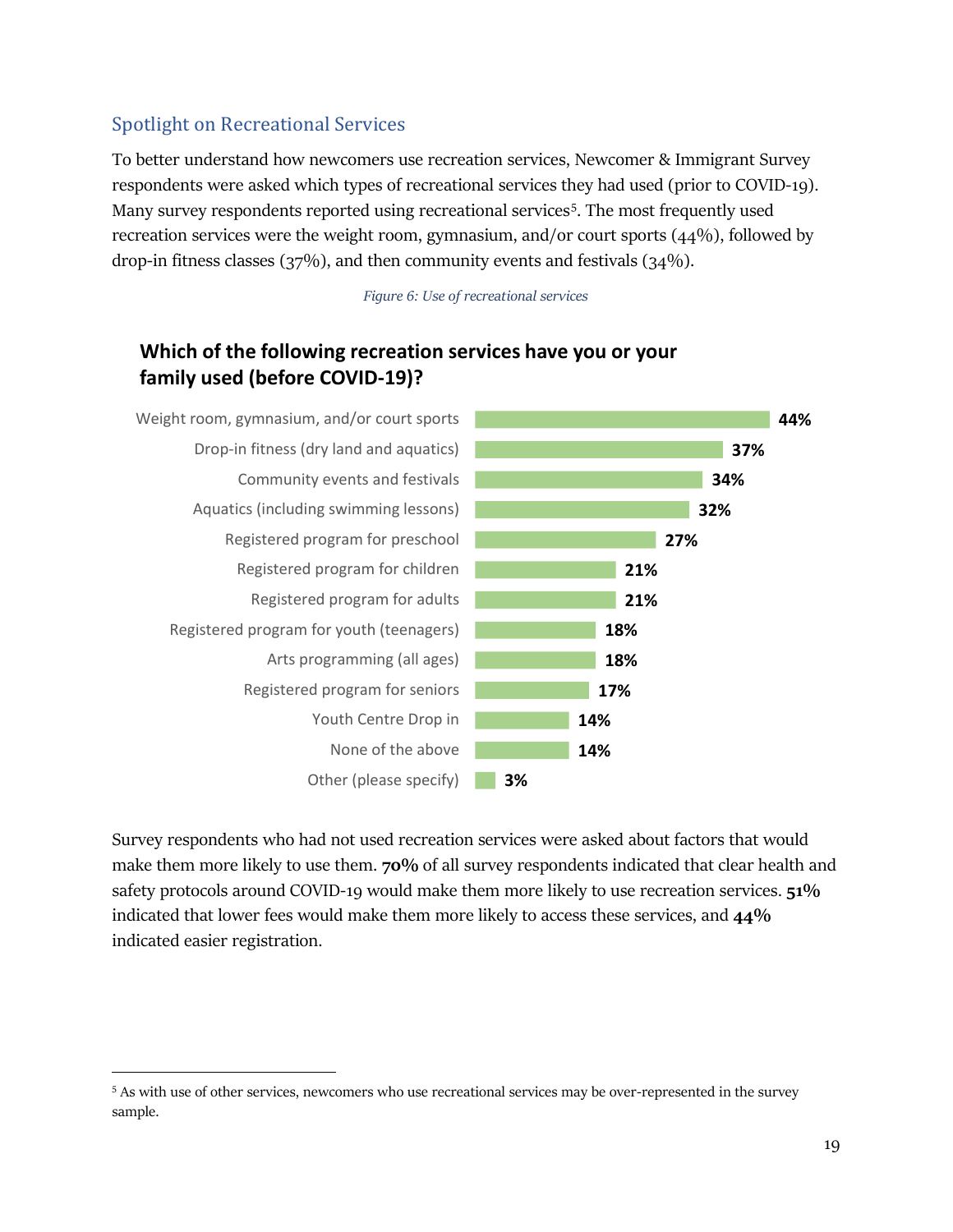

# <span id="page-19-0"></span>**What, if anything, would make you more likely to use recreation services?**



### Spotlight on Health Care Services

Newcomers may face additional barriers when accessing health care services. As shown below, this of particular concern given concerning declines in both physical and mental health over the past year reported by Newcomer & Immigrant survey respondents.

*Figure 8: Self-reported physical and mental health, pre-COVID 19 and currently*

## <span id="page-19-1"></span>**Newcomer & Immigrant survey respondents reporting 'good' or 'excellent' health**

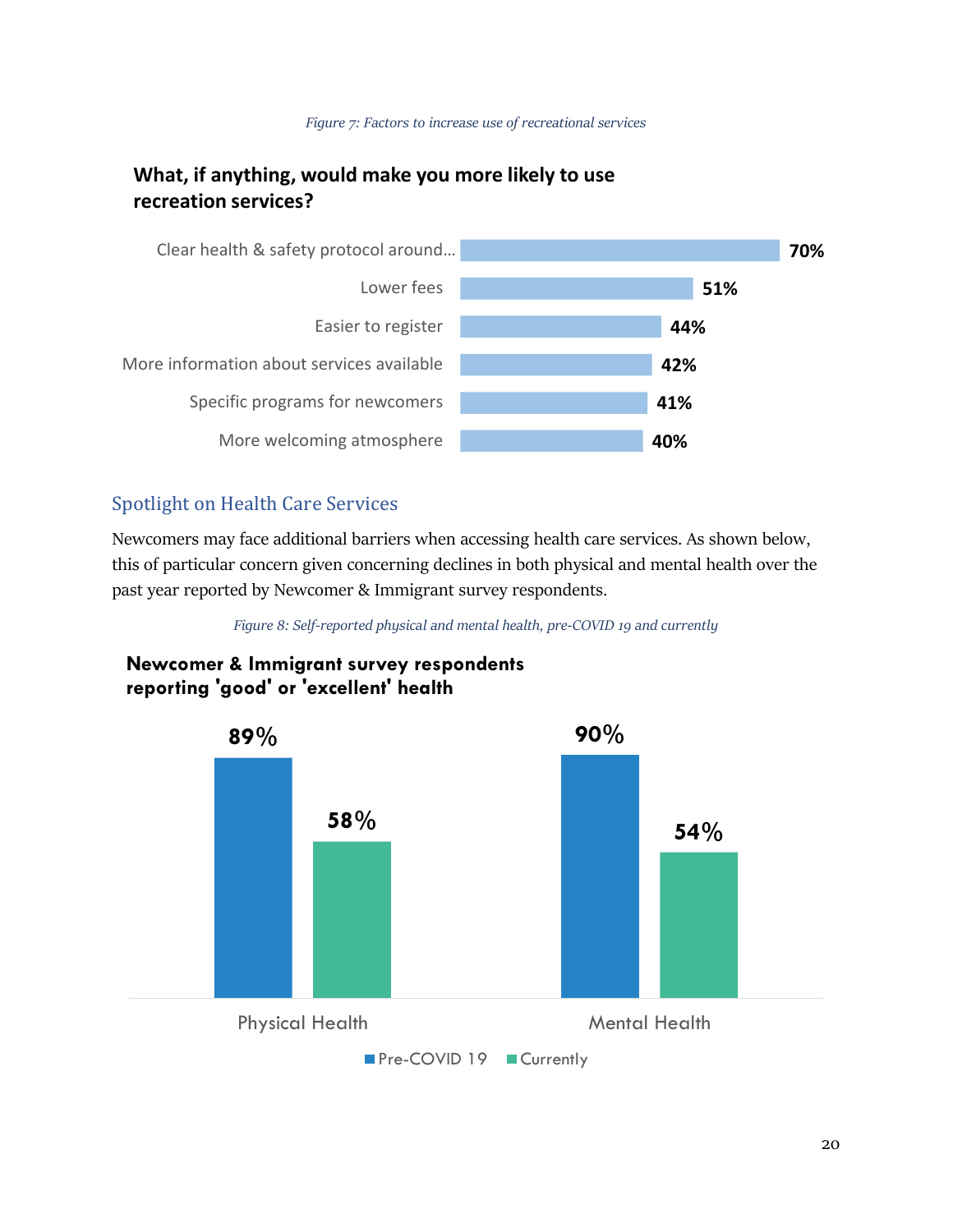The survey results indicated that the most commonly used health care services by newcomers and immigrants were family doctors (57%), followed by walk-in clinics (53%), and then dental care (35%). 13% of all respondents indicated that they did not use any health services.

#### *Figure 9: Use of health services over the past year*



#### <span id="page-20-0"></span>**What types of health services have you used within the past year?**

However, some newcomers faced barriers to accessing health services. Among those who reported needing each type of service, **35%** or respondents reported that accessing a family doctor was either 'difficult' or 'very difficult'. **39%** reported difficulty in accessing specialist health care, **22%** for walk-in clinics**, 20%** for dental care, and **21%** for mental health services. Barriers to access may be somewhat under-stated for mental health services in particular, as a significant share of respondents reported not needing that type of health service.

When asked why these services were difficult to access, the most common reasons were long wait times, services not being available near where people lived, and not knowing how to find or access them. Other barriers include language, lack of culturally appropriate care, transportation, and difficulties navigating bureaucracy.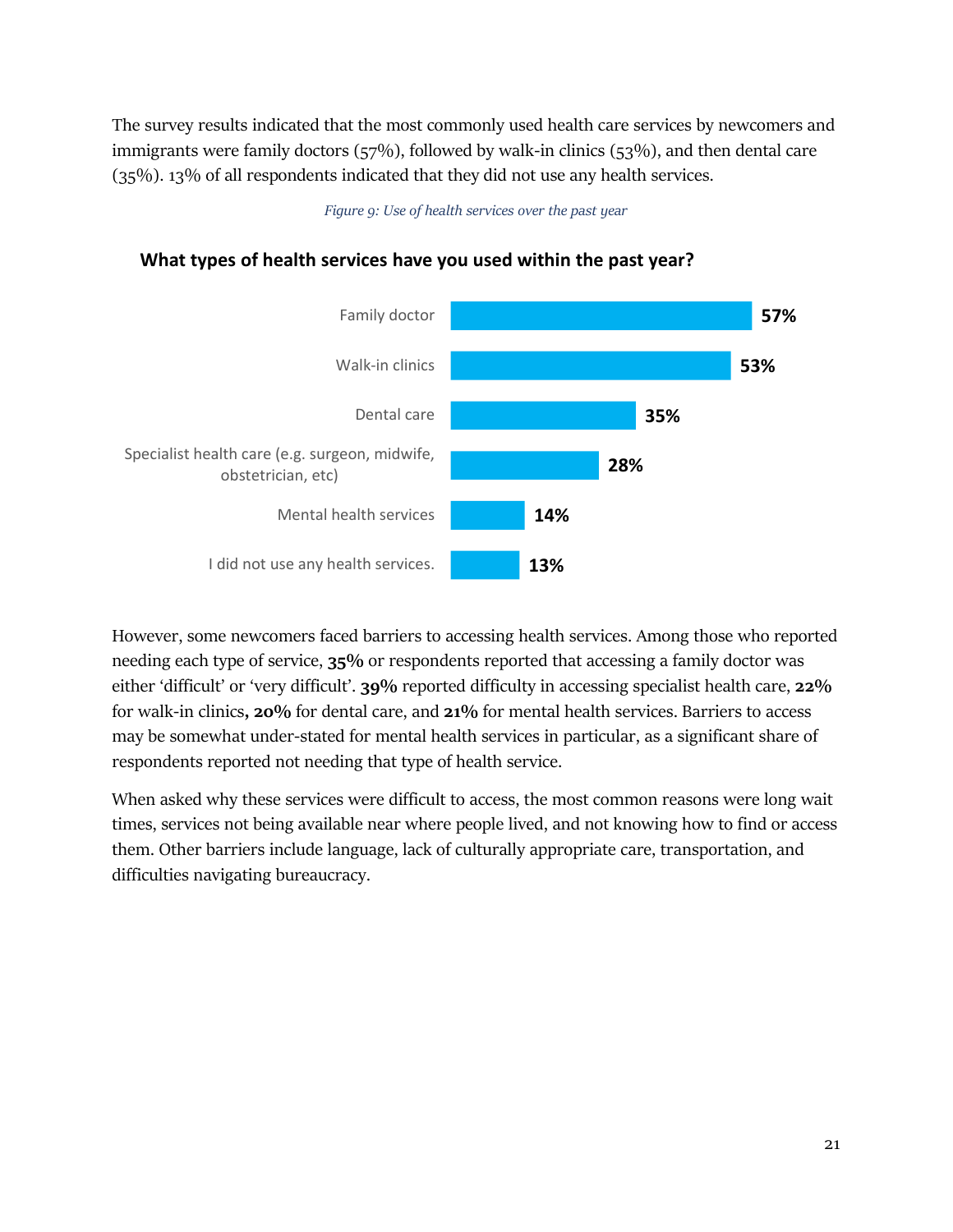## Recommendations to Increase Access to Information and Services

The following recommendations are based on community engagement for this project, including the Community Forum.

*Table 1: Recommendations to Increase Access to Information and Services*

<span id="page-21-0"></span>

| Recommendations to Increase Access to Information and Services |                                                                                                                                                                                                                                                                 |  |
|----------------------------------------------------------------|-----------------------------------------------------------------------------------------------------------------------------------------------------------------------------------------------------------------------------------------------------------------|--|
| $\mathbf{1}$                                                   | Continue information-sharing, cooperation, and joint outreach efforts to newcomers<br>through the LIP Committee (e.g., providing contributions to the local service map, sharing<br>updates at monthly meeting, etc.)                                           |  |
| $\overline{a}$                                                 | Work together to identify opportunities for collaboration on programs and events.                                                                                                                                                                               |  |
| 3                                                              | Expand outreach of LIP to include more partners beyond the settlement sector, including<br>federal and provincial government agencies, health care services, professional bodies,<br>employers, and other community service providers not already at the table. |  |
| 3                                                              | Support core settlement agencies (ISS of BC and SUCCESS) to help them secure<br>permanent, suitable space.                                                                                                                                                      |  |
| $\overline{4}$                                                 | Advocate for an additional SWIS worker in the local School District.                                                                                                                                                                                            |  |
| 5                                                              | Explore opportunities, including financial support, to offer training for frontline workers<br>beyond the settlement sector to work with newcomers and immigrants more effectively.                                                                             |  |
| 6                                                              | Explore re-establishing and supporting a Multi-Cultural Hub at the Maple Ridge & Pitt<br>Meadows libraries, providing a central space for newcomers to learn about and connect<br>with local services and programs.                                             |  |
| $\overline{7}$                                                 | Routinely make important information about services, programs, and processes available<br>in languages other than English wherever possible. Work with partners to understand<br>how to address financial and non-financial barriers to doing this.             |  |
| 8                                                              | Explore coordination between organizations to advocate for and secure access to<br>professional interpretation support for services that may involve disclosure of personal<br>and sensitive information.                                                       |  |
| 9                                                              | Explore use of apps like the Arrival Advisor App and Talking Points App to reduce<br>information and language barriers.                                                                                                                                         |  |
| 10                                                             | Supporting existing efforts to provide technological equipment and free digital skills<br>trainings to newcomers. Explore creation of community-based initiatives to gather and<br>distribute second-hand devices to those who need them.                       |  |
| 11                                                             | Build on existing work to create FAQs on the LIP and City websites, to create a centralized<br>info hub for newcomers that can be shared in the community.                                                                                                      |  |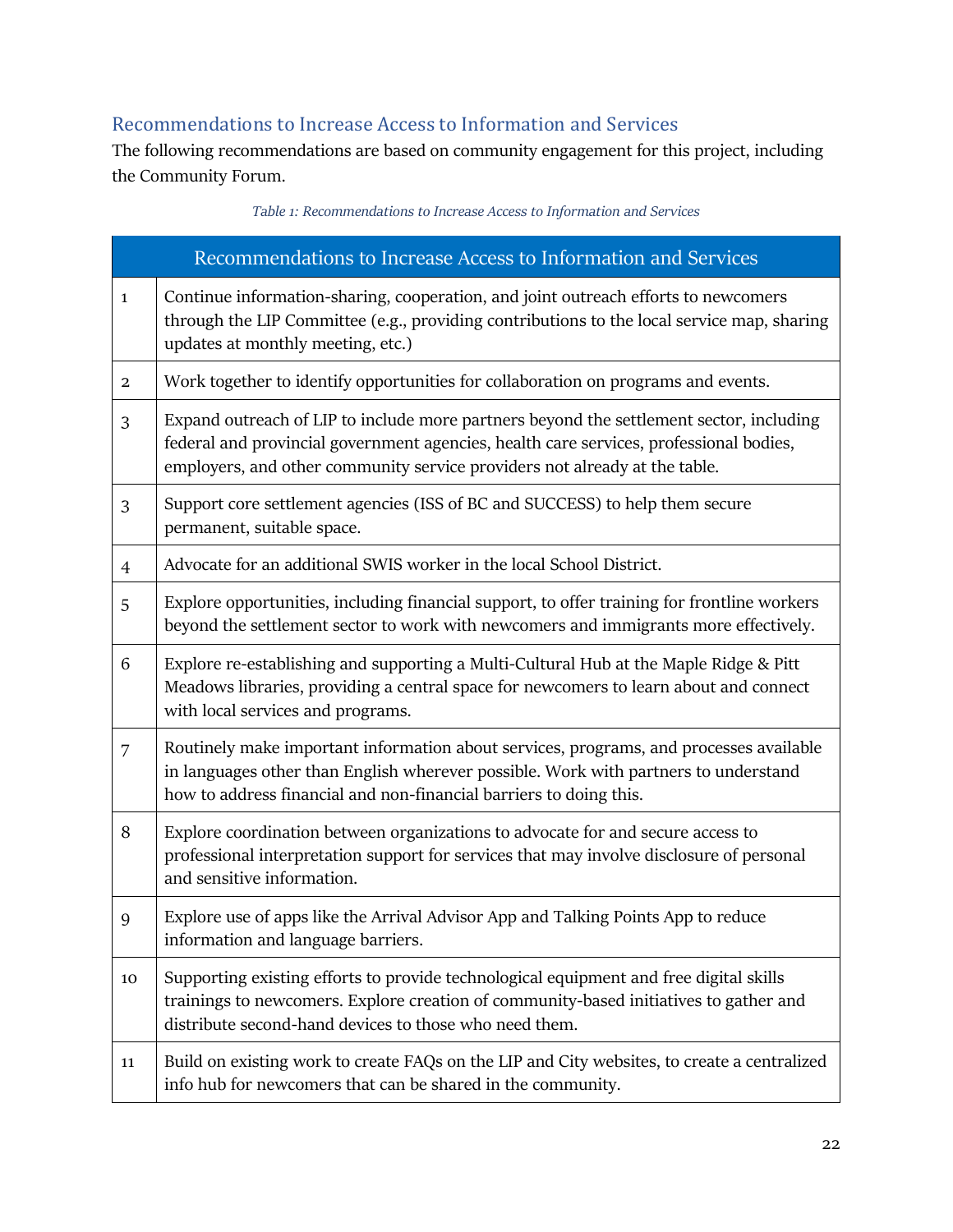# <span id="page-22-0"></span>**Priority 2: Support Employment & Entrepreneurship**

Many newcomers to Canada face barriers to finding decent work that matches their qualifications and experience. Some of these barriers include lack of employer recognition of international credentials and experiences, lack of local professional networks and references, language barriers, and overt discrimination by employers<sup>[6](#page-22-1)[7](#page-22-2)</sup>.

As a result, many newcomers work in "survival jobs" that do not make use of their knowledge and skills<sup>8</sup>. These "survival jobs" are often low-paid and insecure. They typically leave newcomers with little time and money to pursue additional training or credentialing processes, making it harder as time goes on for newcomers to re-enter their previous field of work.

This form of underemployment not only causes financial hardship. It can also cause a profound sense of frustration and discouragement, and significant mental stress for newcomers and their families. As such, labour market integration is identified by both newcomers and services providers as a critical element of successful settlement and integration.

Moreover, when newcomers are able to fully contribute to the workforce, this benefits not only them and their families, but also the broader economy and society.

> *"Finding work and a job is difficult. Everything is expensive here. In my country everything is cheap, but here everything is expensive."*

#### **– Focus Group Participant**

#### What we heard from newcomers

Finding or maintaining work was the number one most common challenge experienced while settling in Canada reported by Newcomer & Immigrant Survey respondents (**51%**). In addition, **56%** of survey respondents reported that finding or maintaining work has become difficult with COVID-19. Challenges finding and maintaining work were also a common theme in the Newcomer Focus Groups and one-on-one engagement.

> *"It is very difficult to find a job, especially immigrants who do not work and are soon asked to go to other cities to find work."*

#### **– Survey Respondent**

<span id="page-22-1"></span><sup>6</sup> Wilkinson, Lori, et al. "Understanding job status decline among newcomers to Canada." *Canadian Ethnic Studies* 48.3 (2016): 5-26.

<span id="page-22-2"></span><sup>7</sup> Chun, J., & Cheong, A. (2011). Immigrants and Low-Paid Work: Persistent Problems, Enduring Consequences. *Metropolis British Columbia, No.11-20.*

<span id="page-22-3"></span><sup>8</sup> Creese, Gillian, and Brandy Wiebe. "'Survival employment': Gender and deskilling among African immigrants in Canada." International migration 50.5 (2012): 56-76.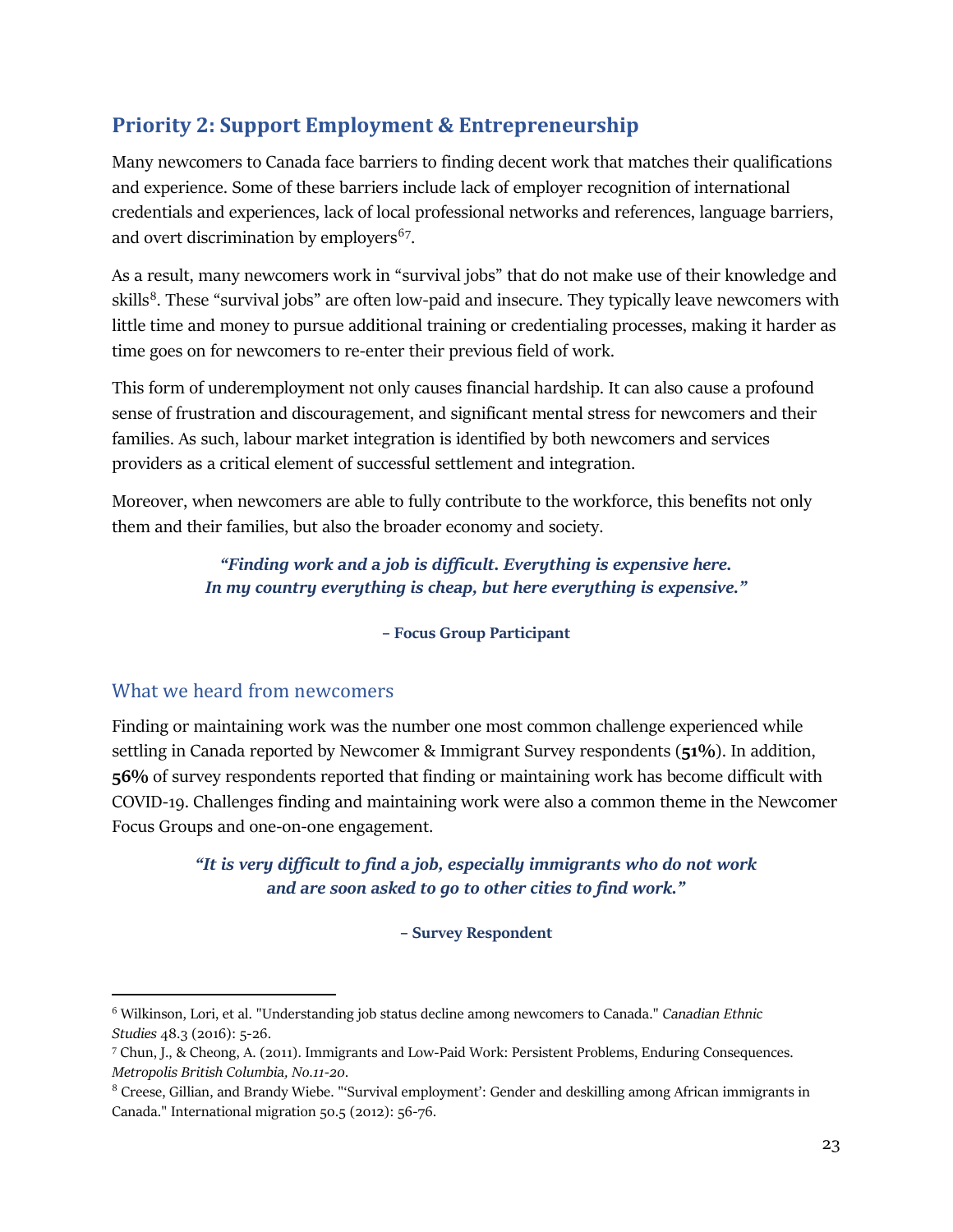As shown below, when employed newcomers and immigrants were asked about their current jobs, **38%** were very satisfied with relationships with coworkers and/or bosses, **30%** with work hours, **24%** with work environment, **22%** with personal fit between the job and their interests and skills, and **20%** with the pay and benefits. While we cannot compare this to the response of Canadian-born residents of these communities, the results do suggest a significant gap between aspirations and labour market reality for a significant share of newcomers.

**Figure 10: Satisfaction with various aspects of work**



#### <span id="page-23-0"></span>**How satisfied are you with the following aspects of your work?**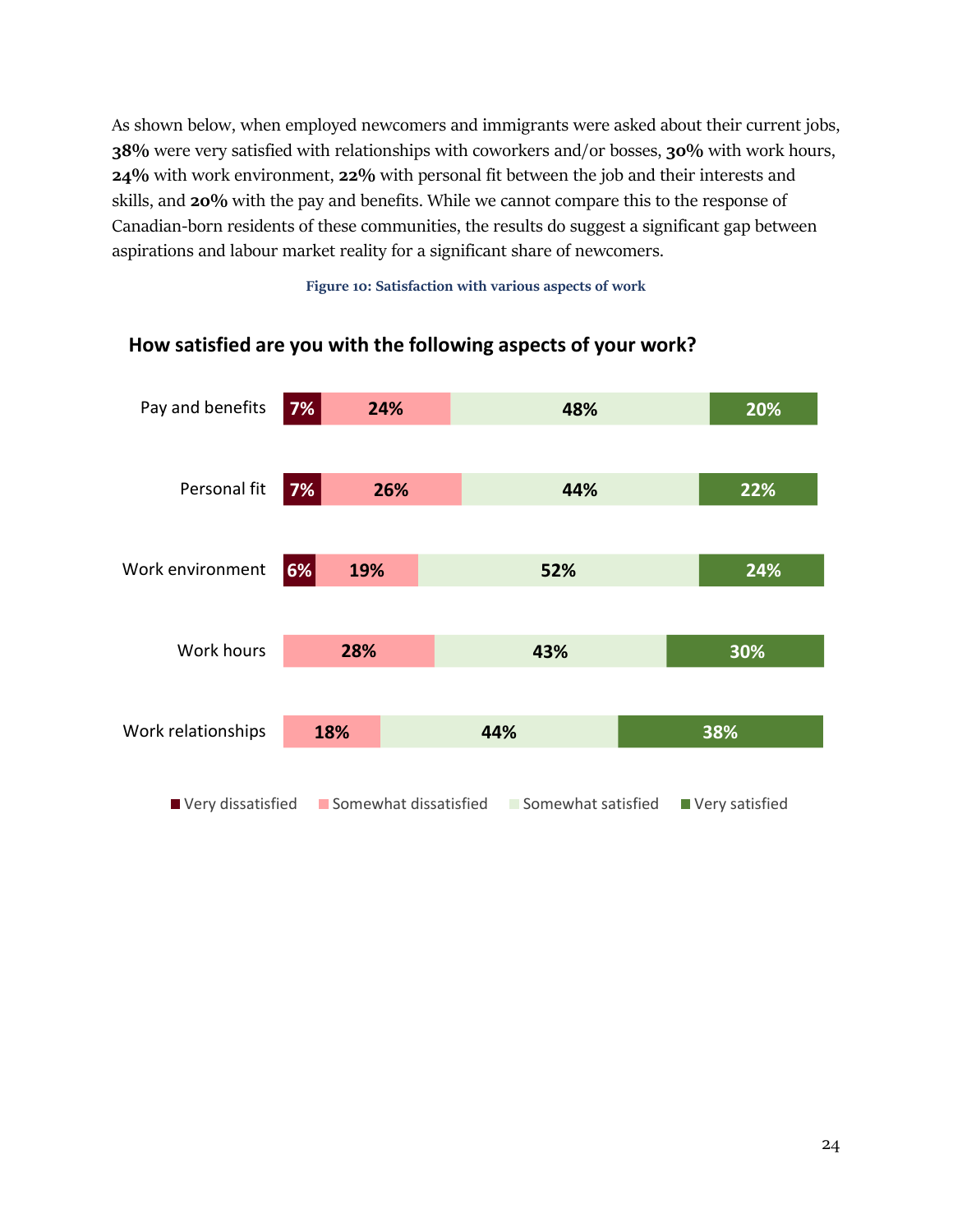## Labour market outcomes

The labour market data highlights important differences between the newcomer settlement experience in Maple Ridge and in Pitt Meadows.

In 2016 in **Maple Ridge**, a slightly higher share of recent immigrants were employed (70%) than the non-immigrant population (67%). Recent immigrants were also slightly *less* likely than nonimmigrants to be unemployed.

However, among all residents who worked, recent immigrants were much more likely than nonimmigrants to be working part year and/or part time, rather than full year, full time, at 61% of recent immigrants compared with 47% of non-immigrants. This is suggestive of underemployment.

# In Maple Ridge...

# 70% of recent immigrants are employed 67% of non-immigrants



# 61% of recent immigrants work part year/part time 47% of non-immigrants

In **Pitt Meadows** on the other hand, recent immigrants had a significant higher unemployment rate (10%) than non-immigrants (4%). A much higher share of recent immigrants reported not working (40%) compared with non-immigrants (26%). However, among those who worked, rates of part year and/or part time, rather than full year, full time work were similar for recent immigrants and non-immigrants. This suggests newcomers to Pitt Meadows are more likely to struggle to find any work at all.

# In Pitt Meadows...

10% of recent immigrants are unemployed 4% of non-immigrants



40% of recent immigrants are not working 26% of non-immigrants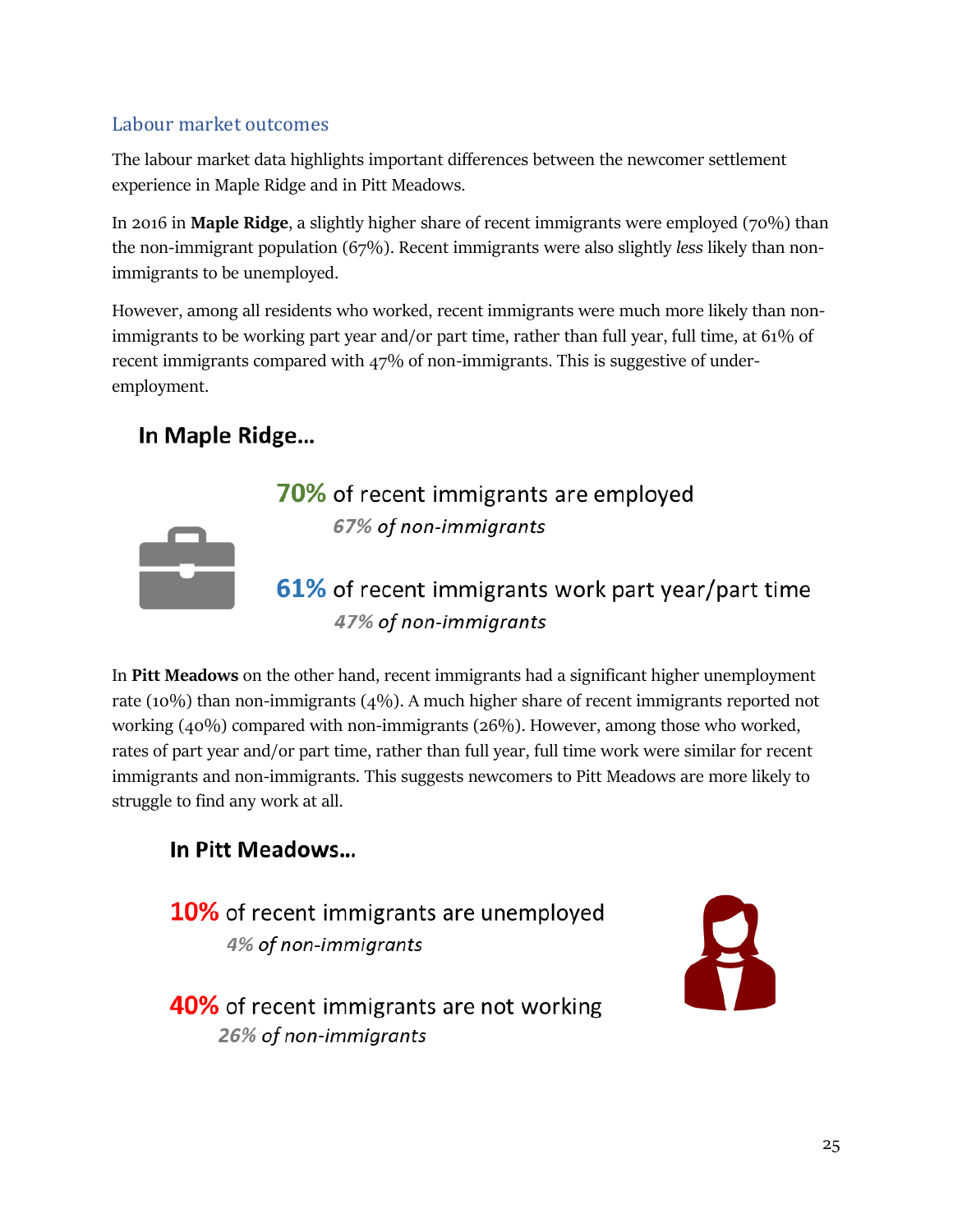These divergent labour market outcomes have impacts on income. Immigrants, recent immigrants, and non-permanent residents are all more likely to be low-income than nonimmigrants. In Maple Ridge**, 21%** of recent immigrants under 18 were low income, as well as **18%** of those 18 to 64. Pitt Meadows has even higher rates of low-income. In Pitt Meadows, **36%** of recent immigrants under 18 were low-income, as well as **30%** of those 18 to 64.

**Figure 11: Share of residents in low income families, Maple Ridge and Pitt Meadows**

<span id="page-25-0"></span>

### **Share of residents in low income families**



**Pitt Meadows**

While it is important to note that most recent immigrants are not low-income, poor labour market integration does impact the income level of a significant portion of recent immigrants. It is particularly striking that recent immigrants in Maple Ridge have a higher rate of individuals living in low income households than non-immigrants, despite higher employment rate. This suggests higher incidence of part-time, unstable, and low-paid work.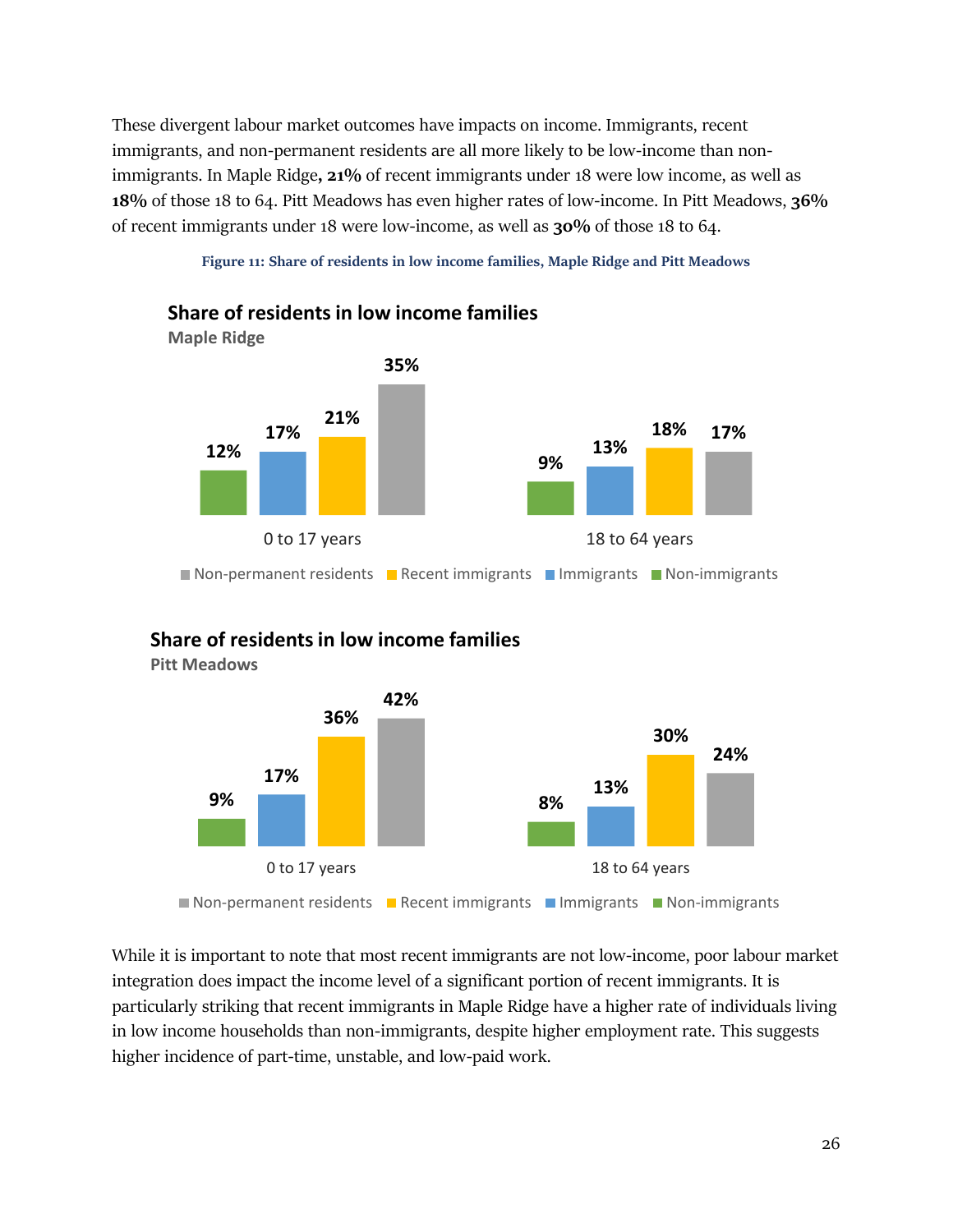It is important to note that these statistics are based on 2016 Census data. However, immigrant employment has been greatly impacted by the COVID-19 pandemic. Research suggests that recent immigrants, particularly immigrant women, have been among the most impacted by COVID-19 related job losses<sup>9</sup>.

#### Educational attainment

Newcomers face barriers in the labour market despite high levels of educational attainment.

In Maple Ridge, about one in five immigrants, recent immigrants, and non-permanent residents had a bachelor's degree, compared with 9% of non-immigrants. Even more striking, 23% of all recent immigrants had education above the bachelor's level, compared with 5% of the nonimmigrant population.

<span id="page-26-0"></span>

**Figure 12: Educational attainment in Maple Ridge**

<sup>■</sup> Non-immigrant ■ Immigrant ■ Recent immigrant ■ Non-permanent resident

<span id="page-26-1"></span><sup>9</sup> Hou, F., Picot, G., & Zhang, J. (2020). Transitions into and out of employment by immigrants during the COVID-19 lockdown and recovery. Retrieved from [https://www150.statcan.gc.ca/n1/en/pub/45-28-](https://www150.statcan.gc.ca/n1/en/pub/45-28-0001/2020001/article/00070-eng.pdf?st=wyjanFuE) [0001/2020001/article/00070-eng.pdf?st=wyjanFuE](https://www150.statcan.gc.ca/n1/en/pub/45-28-0001/2020001/article/00070-eng.pdf?st=wyjanFuE)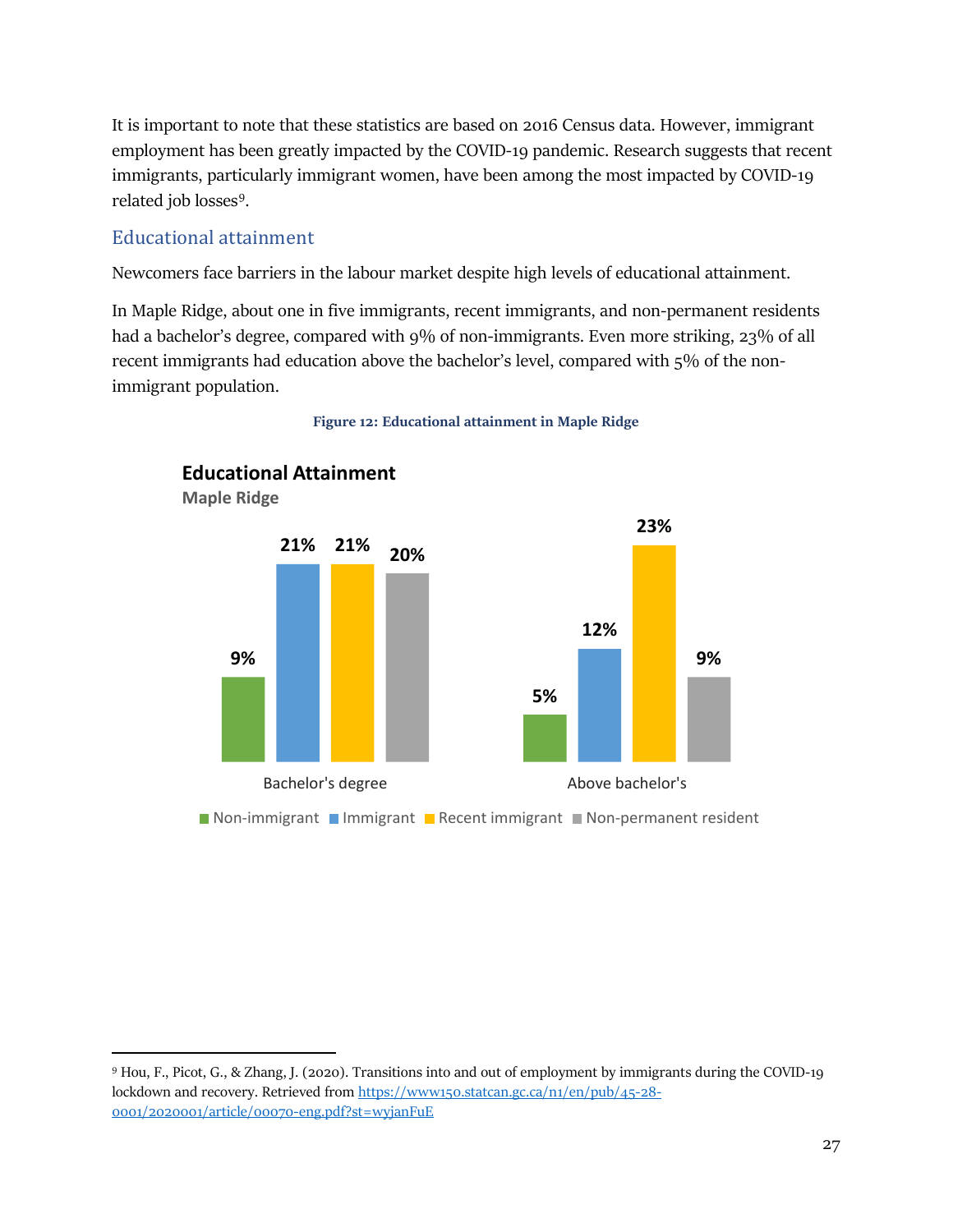The educational profile of immigrants in Pitt Meadows is similar to that of Maple Ridge, with even higher rates of educational attainment among recent immigrants. One-third of all recent immigrants have a bachelor's degree, as well as 26% of all immigrants and 21% of nonpermanent residents. An additional one-quarter of recent immigrants had educational attainment above the bachelor's level.



Immigrants to Canada often bring high levels of educational attainment, including specialized training at the graduate level. However, despite high levels of educational attainment, many newcomers nonetheless face barriers to decent, meaningful employment in their chosen field.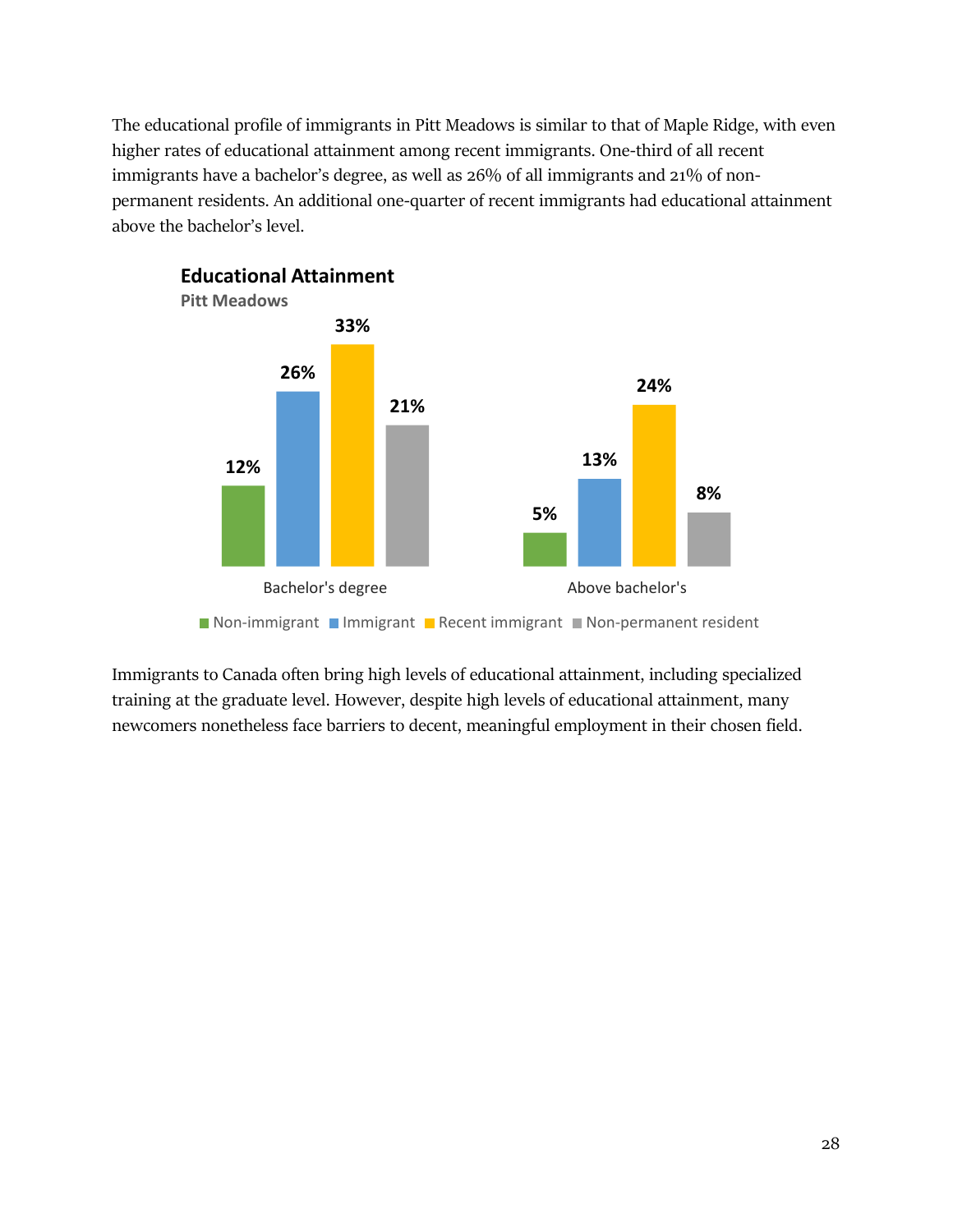### Barriers to decent, meaningful employment

To better understand some of the barriers to labour market integration for newcomers, the Newcomer & Immigrant Survey asked those who were unemployed at the time of the survey and those who were employed but reported that finding work was difficult about the barriers they experienced.

As shown below, the three most common barriers for finding work were local professional connections or references, need to upgrade English language skills, and lack of recognition for foreign work experience. However, a wide range of barriers were reported and many newcomers experience multiple barriers.

#### **Figure 13: Barriers to finding work**

#### <span id="page-28-0"></span>**Greatest barriers to finding work**

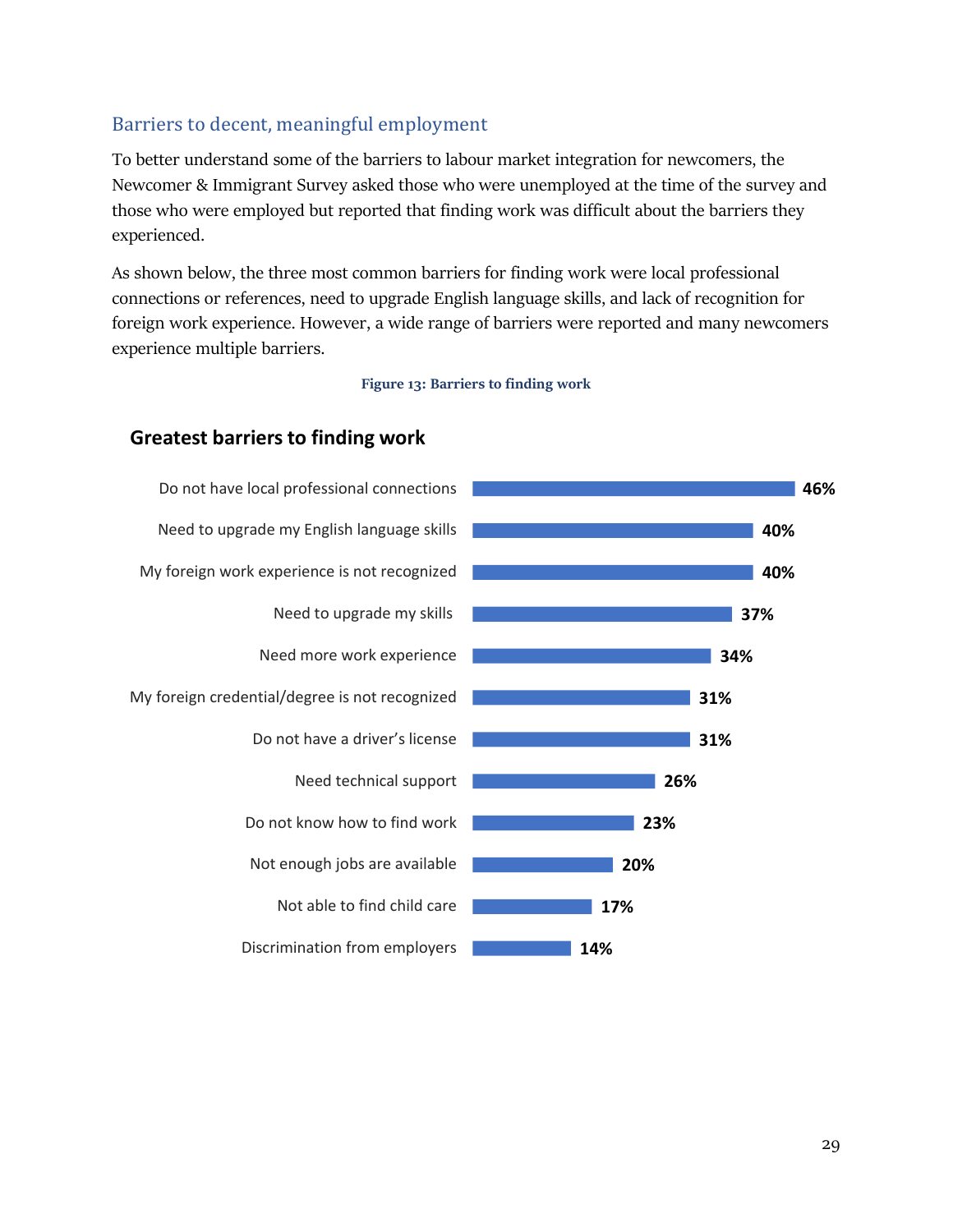Nearly half of all survey respondents reported that **lack of local professional connections and references** was one of the biggest barriers to finding work. **Lack of recognition of foreign work experience** and **lack of recognition of foreign credentials** were also common. In combination, these barriers can make it very difficult for newcomers to enter their field of choice. Lack of employer recognition of foreign work experience often creates a painful catch-22, as described by one focus group participant below:

*"It was hard to find employment. First criteria is having Canadian experience, but need to start somewhere before you can get that experience." – Focus Group Participant*

Lack of foreign credential recognition often means highly skilled professional, such as medical doctors, are not able to work in their chosen field. While programs such as Career Path for Skilled Immigrants successfully support many newcomers through credential recognition and re-licensing processes, many newcomers nonetheless experience systemic barriers and have no choice but to work in a totally different field<sup>10</sup>.

The second most commonly selected barrier was **English language proficiency.** It is notable that higher levels of English language proficiency are required for many occupations, as well as training and education programs. However, LINC classes above CLB level 6 are not permanently available in Maple Ridge and Pitt Meadows.

Newcomers also reported a need to **upgrade their skills and work experience** more generally, though this may also be linked to lack of recognition of their existing experience and training. **Lack of driver's license** is another common barrier.

Some newcomers also require assistance with **technical support to find and apply for jobs** and, more generally, with **knowing how to find work in Canada**, as norms around job applications can vary significantly by country.

Some newcomers note that, aside from their personal barriers, **there are not enough jobs available.** There are fewer employers in Maple Ridge and Pitt Meadows than in some other areas of the Lower Mainland, such as Vancouver, and jobs are not available in all sectors.

<span id="page-29-0"></span><sup>&</sup>lt;sup>10</sup> For more information about systemic barriers faced by internationally trained medical graduates, pleasure refer to the Multi-Agency Partnership of BC's webinar, *A Bitter Pill: Utilizing the talents of refugee women doctors*, available at[: https://mapbc.org/a-bitter-pill/.](https://mapbc.org/a-bitter-pill/)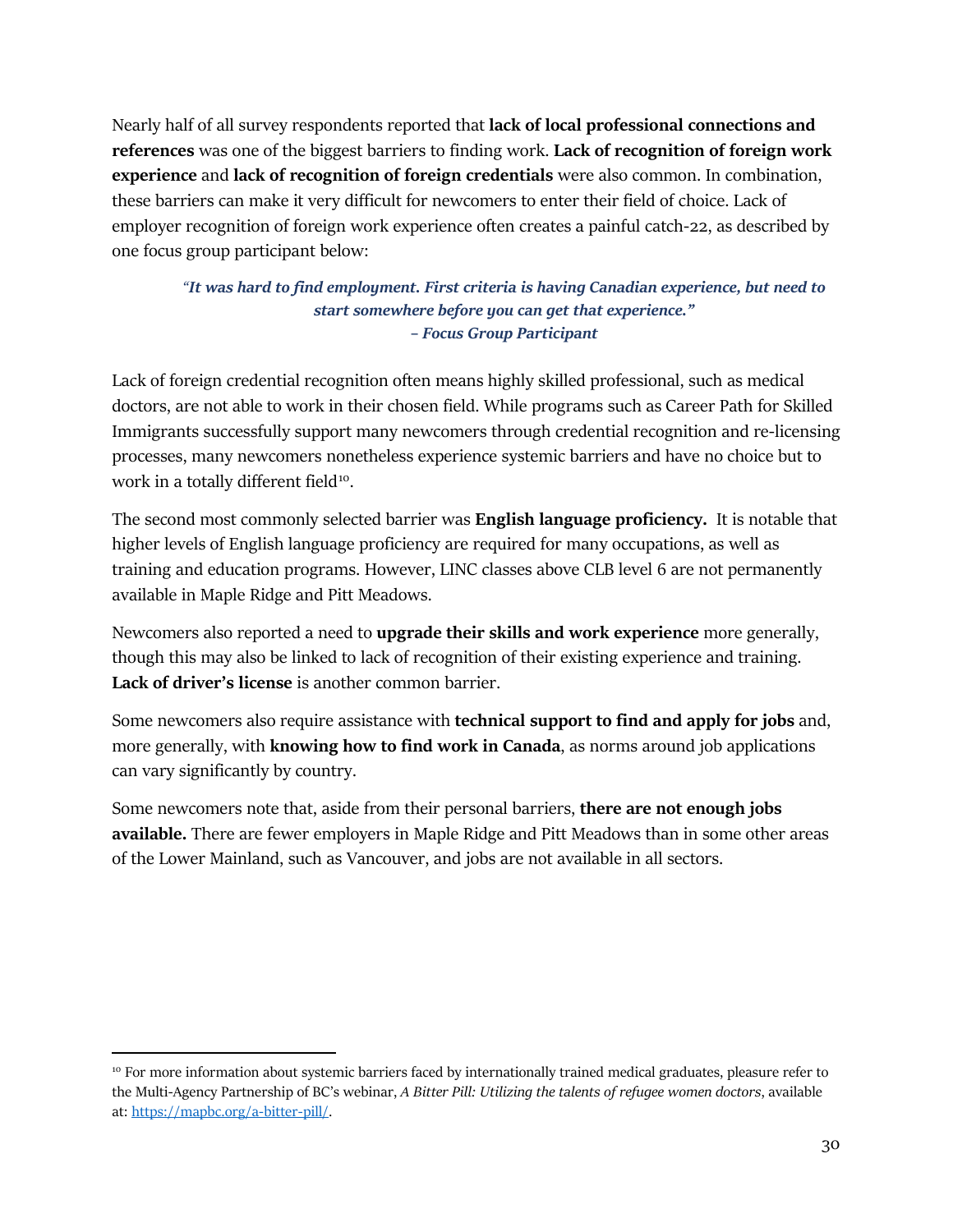**Lack of child care** is another major barrier to employment, that is likely under-estimated in the above survey question, as it was also answered by many respondents without young children. In fact, 66% of survey respondents with children 12 and younger reported their main care arrangement was a parent at home with the children. A majority of these respondents reported that they would like to change this care arrangement if a preferred option became available at an affordable price. Parents of young children, typically mothers, experience other barriers, including limited access to career development and other training programs.

## Survey respondents with children 12 and younger:



66% had no child care, main care arrangement was a parent at home

70% would change their care arrangement if they could

Finally, some newcomers experience overt **discrimination from employers.** Research suggests there is significant discrimination in the labour market. For instance, in one field experiment in Toronto, researchers found that resumes with non-English names had significantly lower rates of call-backs than identical resumes with English names<sup>11</sup>. Discrimination from employers can also interact with the other barriers described above. For instance, research suggests employers sometimes under-estimate job candidates' English language proficiency if they speak with an  $accelt<sup>12</sup>$ .

### Entrepreneurship – an alternate pathway?

Entrepreneurship is an alternate route to employment that is attractive for many newcomers. In both Maple Ridge and Pitt Meadows, immigrants in the labour force are more likely to be selfemployed than non-immigrants. Entrepreneurship is also an important contributor to the local economy and community.

<span id="page-30-0"></span><sup>11</sup> Oreopoulos, Philip. "Why do skilled immigrants struggle in the labor market? A field experiment with thirteen thousand resumes." *American Economic Journal: Economic Policy* 3.4 (2011): 148-71.

<span id="page-30-1"></span><sup>&</sup>lt;sup>12</sup> Chun, J., & Cheong, A. (2011). Immigrants and Low-Paid Work: Persistent Problems, Enduring Consequences. *Metropolis British Columbia, No.11-20.*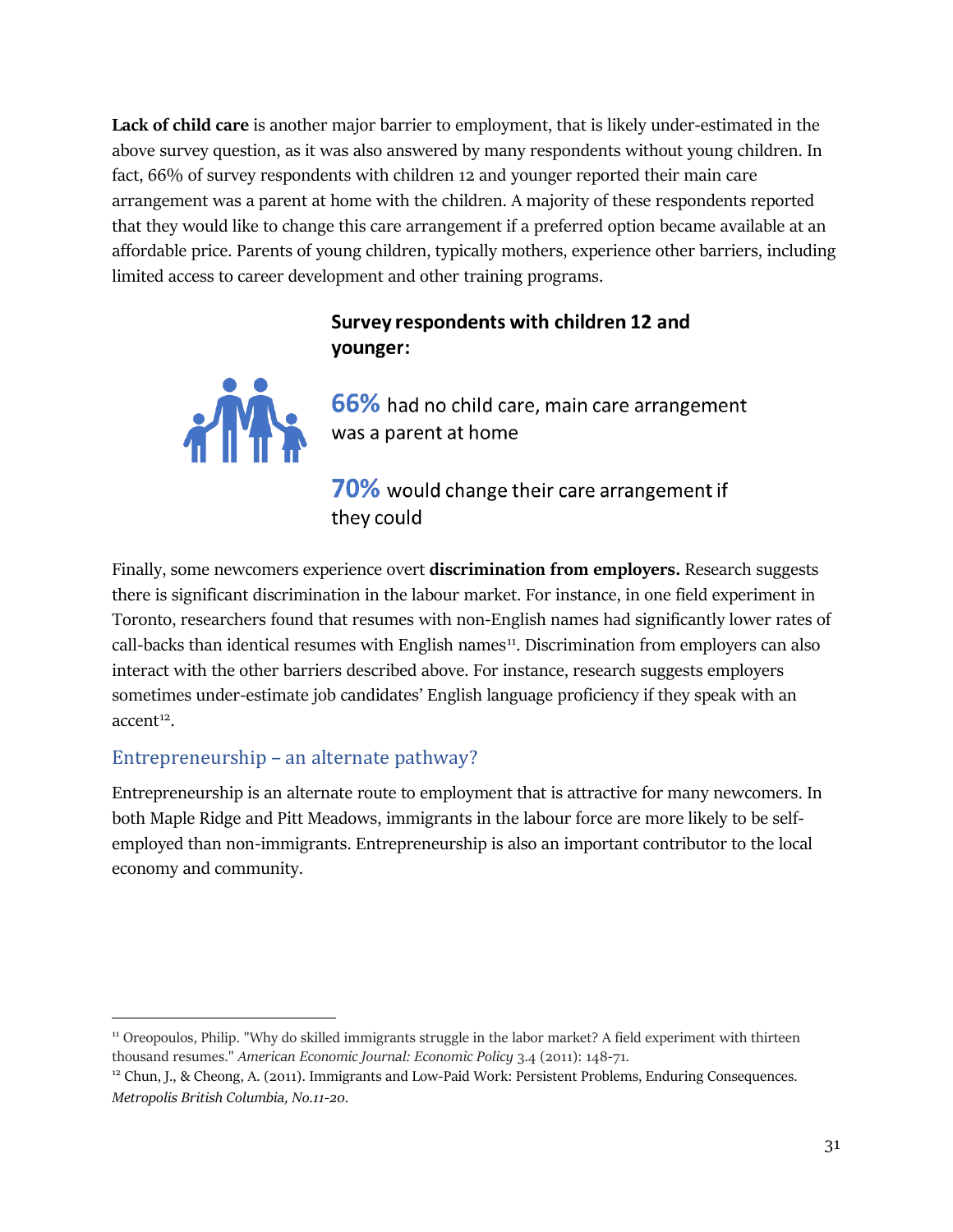In addition, responses to the Newcomer & Immigrant Survey suggest a large share of newcomers already have experience running their own business. More than half (55%) of survey respondents reported either currently (25%) or previously (30%) running their own business. 67% of those who previously ran their own business said they would be interested in running a business again.



The survey responses also suggest strong interest in entrepreneurship from individuals who have not run their own business before. 55% of respondents in this group said they would be interested in starting their own business. 35% said they would be very likely to attend free training sessions and/or mentorship opportunities on starting a business.

Survey respondents who are already running their own business were asked about the challenges they experienced, as shown below.

**Figure 14: Challenges experienced by immigrant entrepreneurs**



### <span id="page-31-0"></span>**Greatest challenges for immigrant entrepreneurs**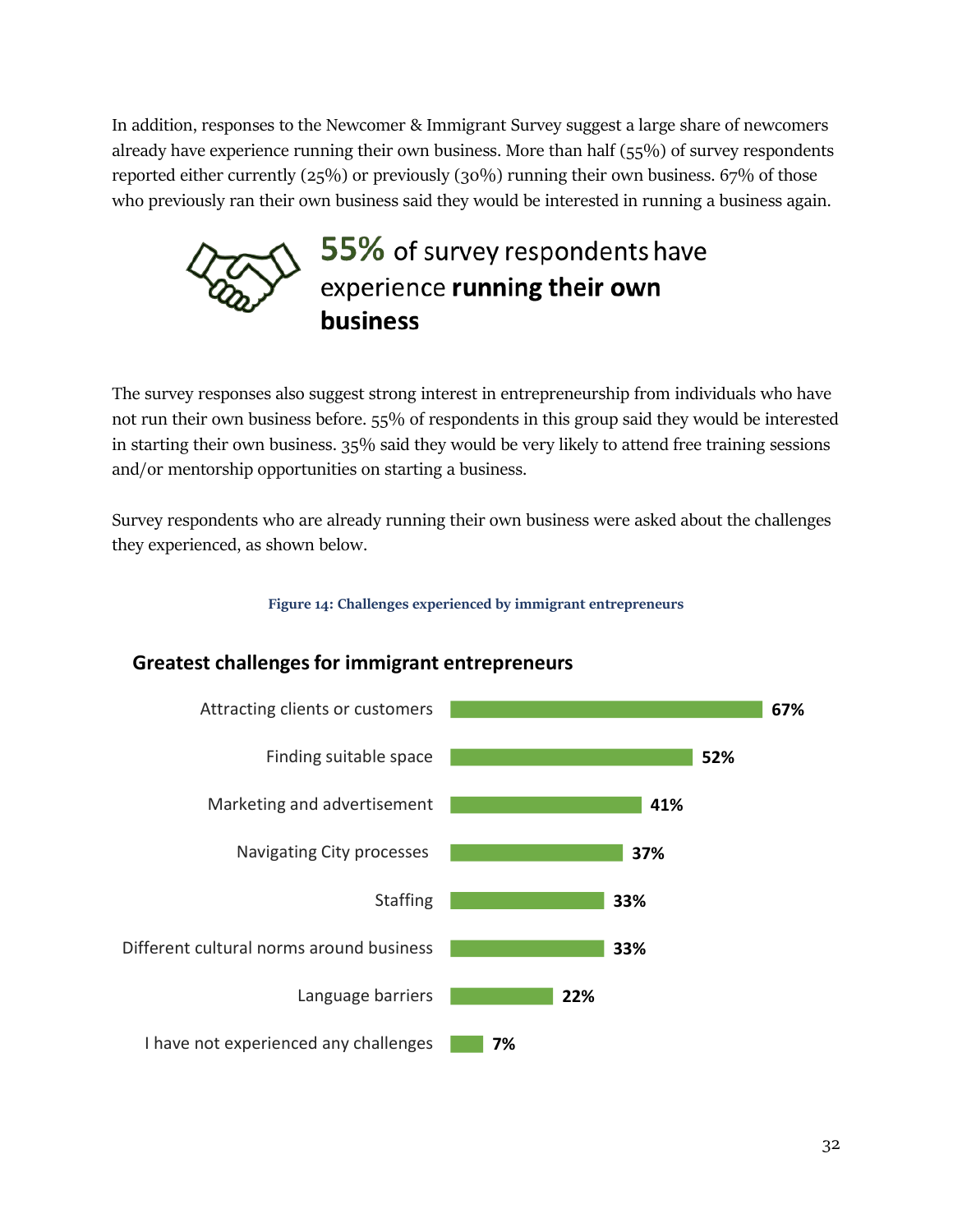## Services currently available

WorkBC, ISS of BC, and Douglas College Career Paths for Skilled Immigrants are key community assets, offering a range of services to support newcomers in overcoming barriers and securing meaningful, decent work. An overview of each program is provided in the Table below.

| Organization                                                   | <b>Programs and Services</b>                                                                                                                                                                                                                                                                               |
|----------------------------------------------------------------|------------------------------------------------------------------------------------------------------------------------------------------------------------------------------------------------------------------------------------------------------------------------------------------------------------|
| <b>ISS of BC</b>                                               | ISS of BC (Maple Ridge) offers several employment<br>services for newcomers, including JobQuest, Employer<br>Solutions, Business Quest, TechWomen, Respect at<br>Work Legal Clinic and Online Learning for Migrant<br>Workers in BC, in addition to language instruction and<br>other settlement services. |
| Douglas College - Career Path for<br><b>Skilled Immigrants</b> | Career Paths for Skilled immigrants assists immigrant<br>professionals to maximize their career potential by<br>helping them build an action plan and providing<br>financial support to have their credentials assessed and<br>upgrade their skills.                                                       |
| <b>Work BC</b>                                                 | Employment services for all newcomers with goal of<br>securing long-term, meaningful employment                                                                                                                                                                                                            |

37% of survey respondents reported using some form of settlement services to help them find work. Supporting these existing organizations and programs is critical to meaningful increasing labour market integration for newcomers in Maple Ridge and Pitt Meadows.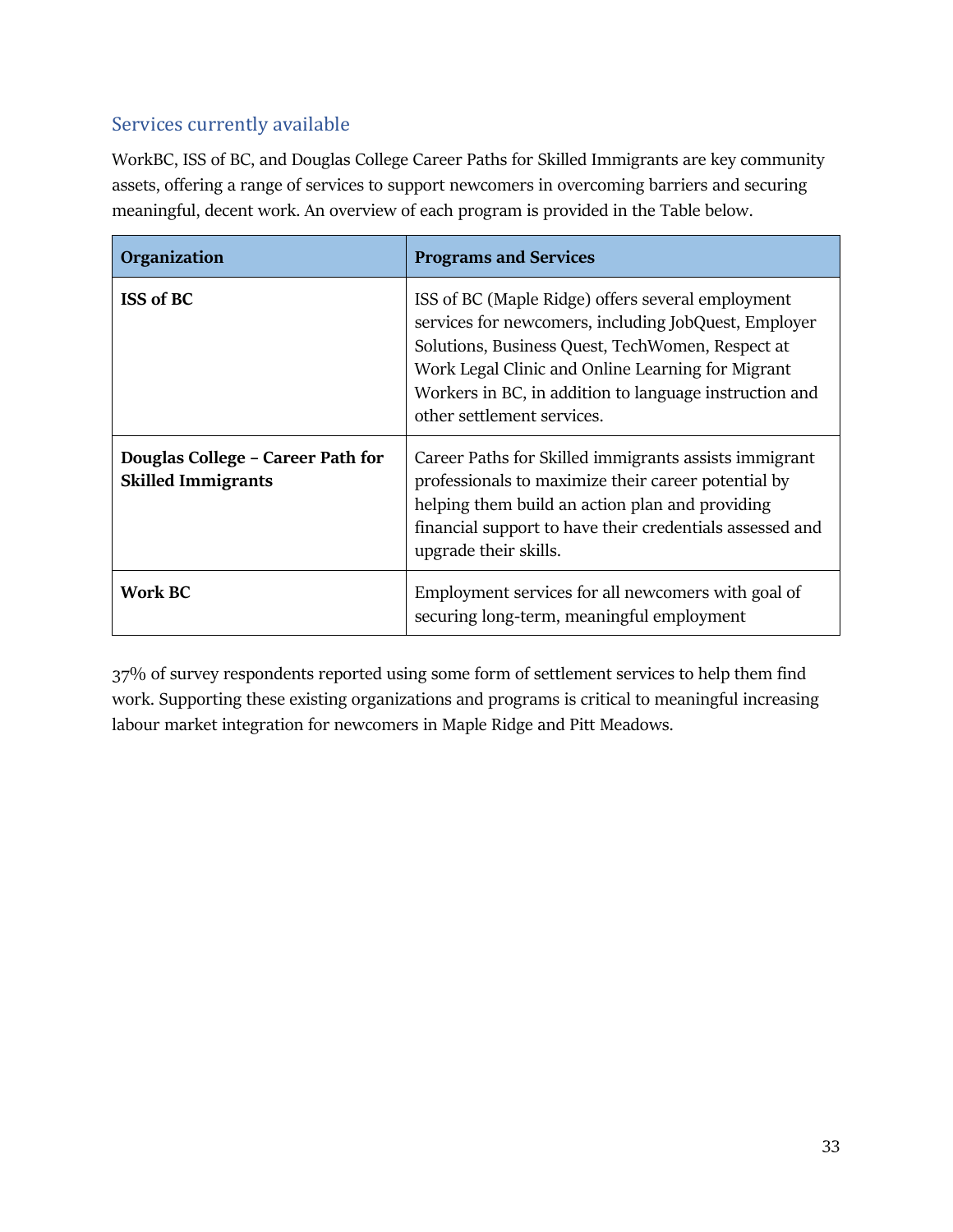## Recommendations to Support Employment and Entrepreneurship

The recommendations below focus on prioritizing services that can help address some of the key barriers to employment and entrepreneurship faced by newcomers. Several recommendations are also aimed at working with employers to create changes within recruitment, hiring, and retention practices to ensure immigrants have a fair chance at contributing their knowledge and skills.

#### **Table 2: Recommendations to Support Employment and Entrepreneurship**

<span id="page-33-0"></span>

|                | <b>Recommendations to Support Employment and Entrepreneurship</b>                                                                                                                    |
|----------------|--------------------------------------------------------------------------------------------------------------------------------------------------------------------------------------|
| $\mathbf{1}$   | Work together to further promote existing employment services to newcomers.                                                                                                          |
| $\overline{a}$ | Increase outreach to local employers and the Ridge Meadows Chamber of Commerce,<br>including education efforts around recognition of foreign experience and credentials.             |
| 3              | Explore creation of professional mentorship program to help newcomers establish local<br>professional connections and navigate Canadian norms and expectations around<br>employment. |
| 4              | Explore promotion and expansion of entrepreneurship training for newcomers.                                                                                                          |
| 5              | Work with City to make it easier for new entrepreneurs, including newcomers, to<br>navigate City permit and approval processes.                                                      |
| 6              | Prioritize on-site child minding for career development and skills training programs to<br>make them more accessible for parents of young children.                                  |
| 7              | Advocate for LINC Classes at advanced CLB levels (above level 6) to be offered in Maple<br>Ridge or Pitt Meadows on a permanent, ongoing basis.                                      |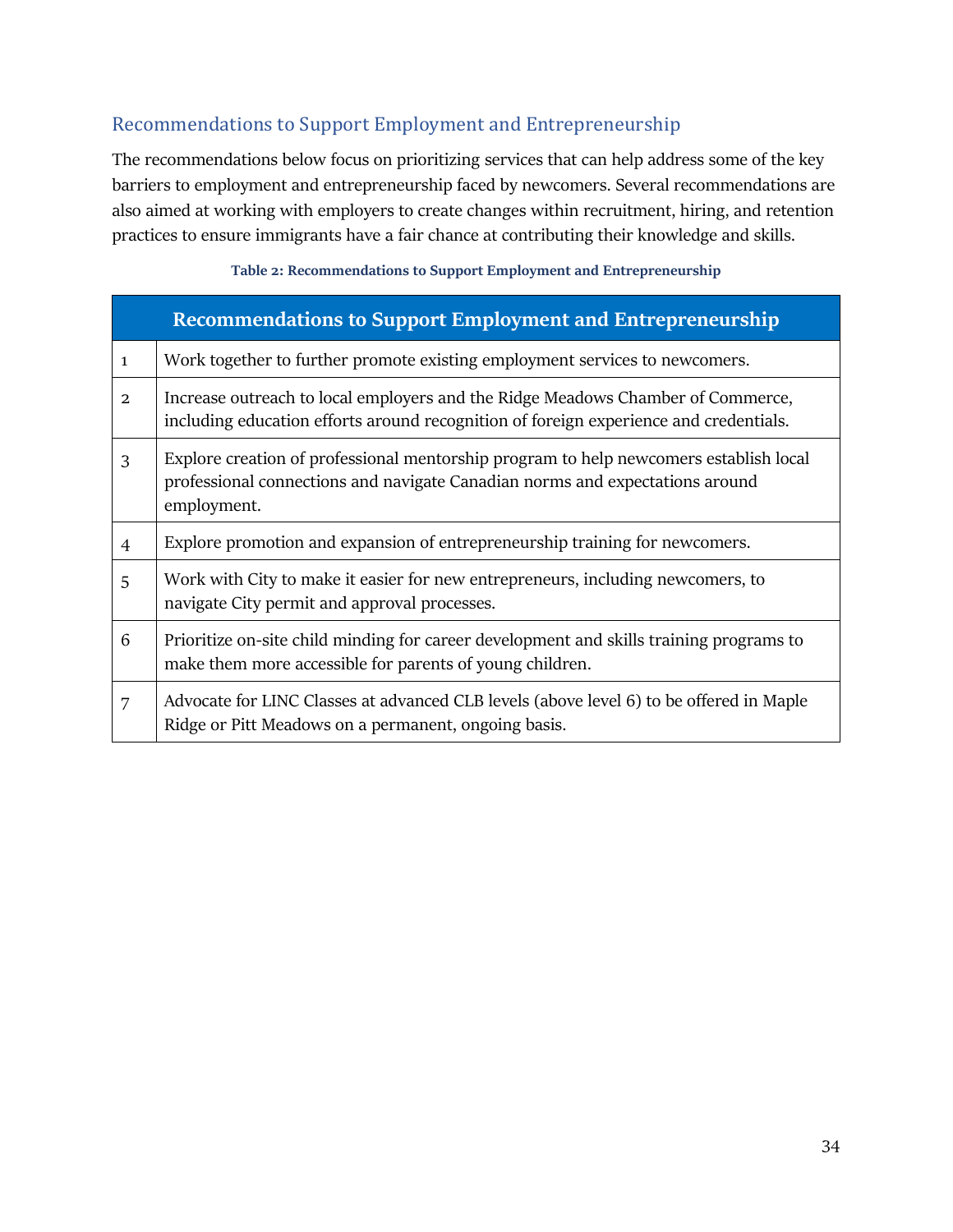# <span id="page-34-0"></span>**Priority 3: Promote Social Inclusion**

When newcomers come to Canada, they leave behind friends and family in their home countries. Newcomers must often start from scratch to forge local social connections, which is sometimes made even more challenging by language, transportation, and other barriers. Youth, seniors, and mothers with young children may face additional barriers to social connection and inclusion. As a result, many recent immigrants experience loneliness and isolation, which can have serious repercussions for mental well-being.

At the heart of successful immigration, beyond accessing services and finding work, is making meaningful social connections, and feeling like one belongs in the community. Both newcomers and service providers highlighted this as a top priority.

> *"Moving to Canada is a hard and difficult journey and you can't help the rest of your family to come to Canada"*

#### **– Focus Group Participant**

### What we heard from newcomers

Overall, 72% of Newcomer & Immigrant Survey respondents reported feeling welcome and included in Maple Ridge and Pitt Meadows. While many newcomers have positive experiences with the local community, as exemplified by the focus group participant group below, making meaningful social connections can also be very challenging.

> *"People are very friendly, even to strangers. I did not experience kindness from strangers in [other countries]. Here people say hi on the street."*

#### **– Focus Group** *Participant*

Making local friends was the second most commonly reported challenge experienced when settling in Canada, reported by half of all Newcomer & Immigrant Survey respondents. In addition, 61% reported that making friends has become more difficult due to the COVID-19 pandemic.



50% of survey respondents say making local friends is a challenge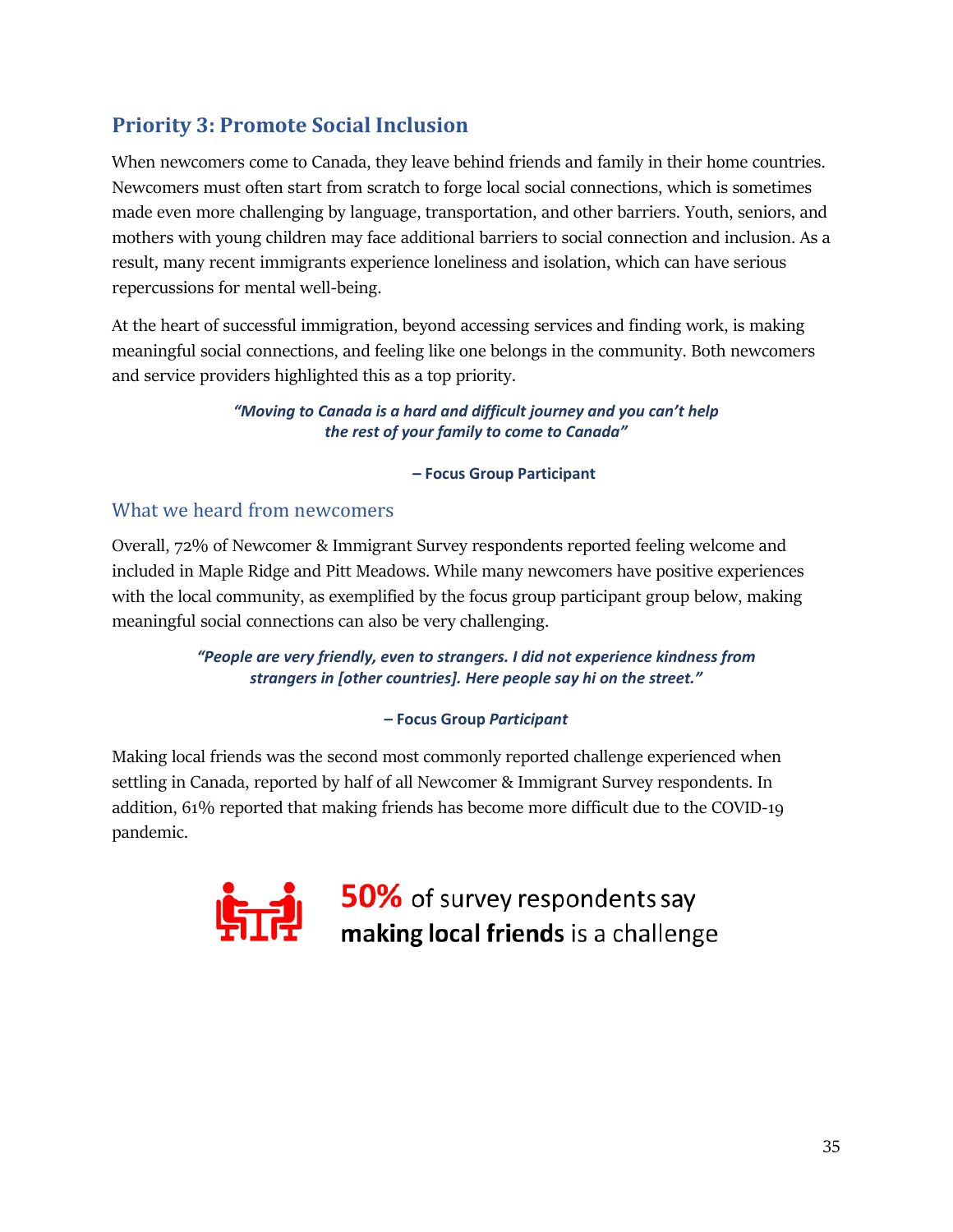### Focus on youth, seniors, and mothers at home with young children

Newcomer youth, seniors, and mothers with young children often face additional barriers to making meaningful social connections in the community. For instance, many key informant interviewees noted the need for programs specifically for youth. Newcomer and immigrant seniors, particularly if they do not speak English at a high level of proficiency, are often isolated, with limited independent transportation and fewer opportunities to meet others.

Many key informants also highlighted challenges experienced by mothers caring for young children at home. Being at home can be isolating, especially for women who have few local social supports. Mothers with young children at home are typically unable to access programs and services unless they can bring their children with them, as when child minding services are provided. However, even in these cases, mothers with young children at home may face challenges to access, such as difficulty navigating infrequent public transit routes with children in tow.

This lack of access can have cumulative effects. For instance, a mother with young children who cannot attend English classes may also experience language barriers to accessing other programs or making local friends.

At time of this writing, the COVID-19 pandemic has made necessary drastic reductions in-person activities and gatherings. While many people have been affected by the pandemic, recent immigrants to Canada are at heightened risk of many of its negative impacts, including job loss, financial hardship, difficulty accessing necessary services, and social isolation.

As many services have moved online, the pandemic has accentuated the need for increased digital technology access and skill development, particularly for seniors. Research suggests that the pandemic has resulted in a significant increase in depression and anxiety for mothers<sup>13</sup>. While online programs have some advantages, such as eliminating transportation barriers, resumption of in-person activities and social occasions when it is safe to do so will be critical to facilitating important social connections, particularly for seniors and stay-at-home mothers.

<span id="page-35-0"></span><sup>&</sup>lt;sup>13</sup> Racine, Nicole, et al. "Maternal depressive and anxiety symptoms before and during the COVID-19 pandemic in Canada: a longitudinal analysis." The Lancet Psychiatry (2021).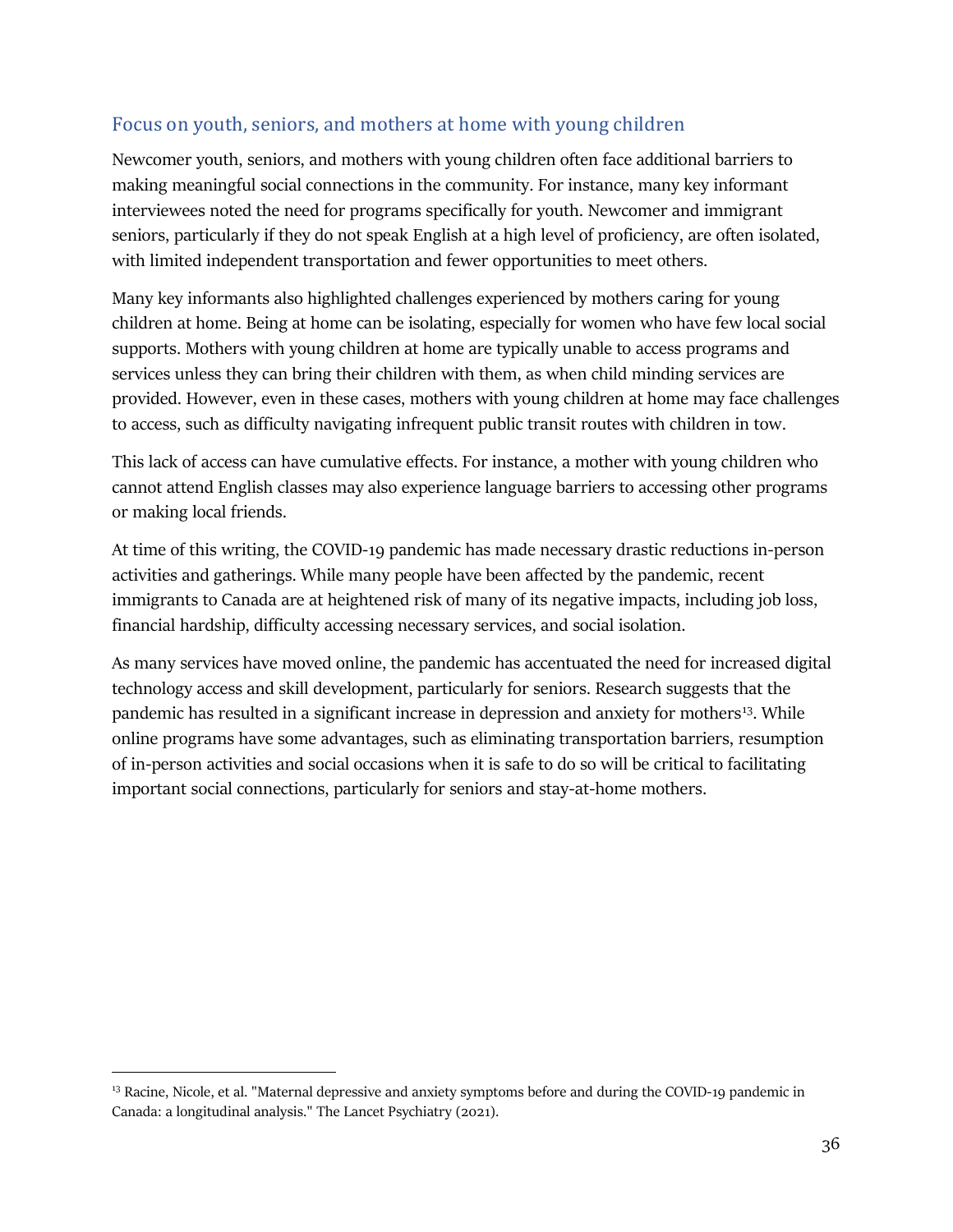### Volunteer opportunities

Volunteer work can be one pathway for newcomers to meet new people and get involved in community life. In some cases, it can also help recent immigrants gain Canadian work experience, though it is important to note that employers do not always recognize unpaid work experience and it is sometime not possible or undesirable for recent immigrants to do unpaid work in a field where they have professional expertise. For these reasons, many key informants and participants at the Community Forum emphasized the value of volunteer work primarily in terms of its social benefits and as an opportunity to meaningfully contribute to the community.

Many newcomers and immigrants are already volunteering in the community. In response to the Newcomer & Immigrant Survey, 26% of all respondents reported that they currently volunteer. An additional 49% reported that they have previously volunteered in Canada but are not doing so currently.

To better understand potential barriers to volunteering, the survey asked respondents not currently volunteering about what would make them more likely to volunteer. As shown below, the most common responses were more information about opportunities, opportunities to support a cause or group they really care about, more free time, and clear health and safety protocols around COVID-19.

#### **Figure 15: Factors that would make individuals more likely to volunteer**

### <span id="page-36-0"></span>**What would make you more likely to volunteer?**

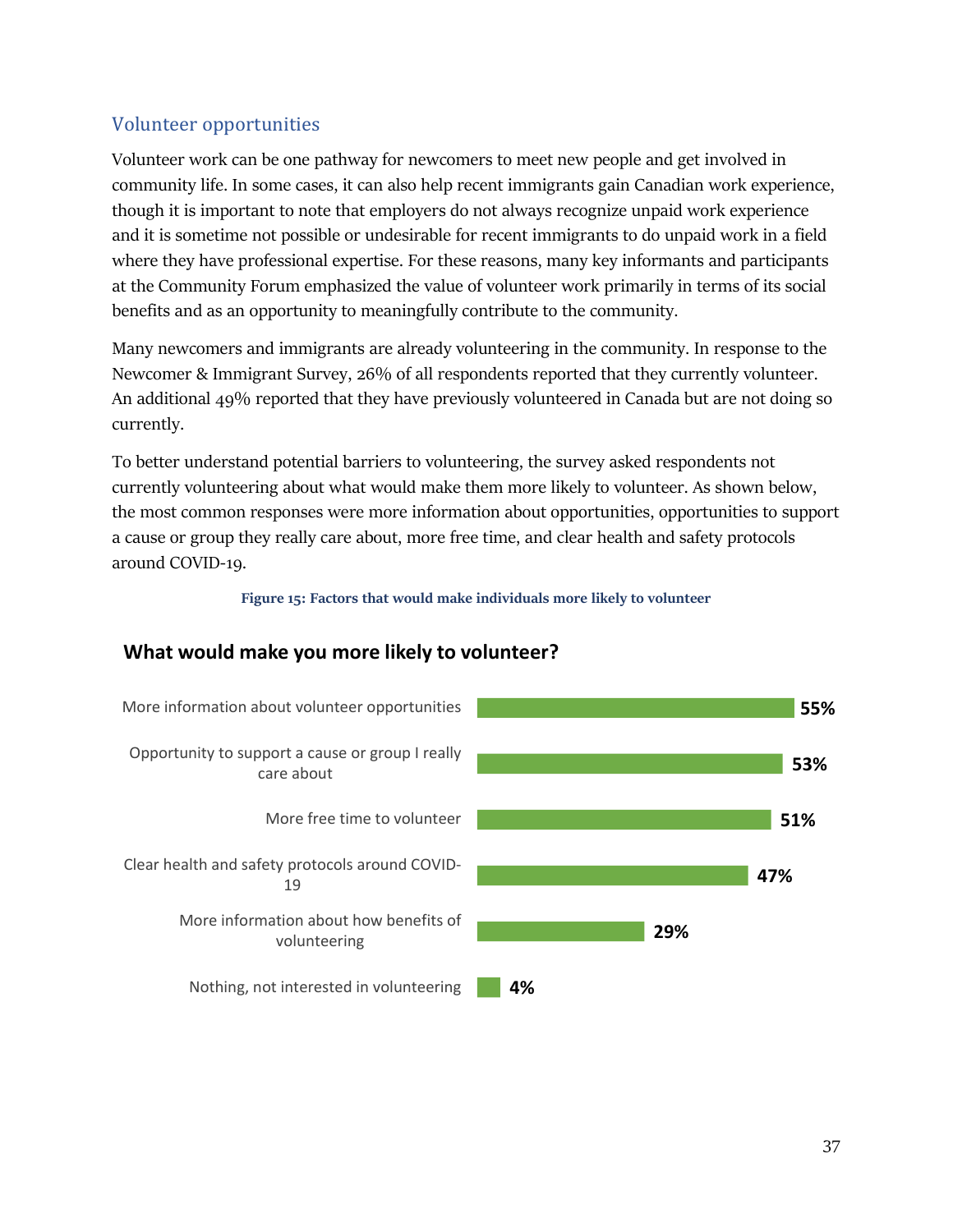While newcomers and immigrants volunteer for a wide range of events and organizations, according to their interests, there are some unique opportunities for immigrants to support and connect with other newcomers to Canada. These opportunities also often provide extensive training and mentorship. For instance, the [New to BC Library Champions](https://newtobc.ca/library-champions-project/) program trains and supports newcomers to become "library ambassadors", helping connect others to the wide range of services and programs available at the library. Some communities, such as the Tri-Cities, have [Parent Ambassador](https://www.westcoastfamily.org/earlyyears-tc) programs, which offer newcomer parents training on understanding and sharing information in their communities about programs and services available to families. These programs allow newcomers to develop skills, help other newcomers access information and services, and contribute to a stronger community.

#### What services currently exist

Several community and public agencies play critical roles in facilitating social inclusion of newcomers, including many settlement and employment related organizations. For instance, English language classes and job training programs are also opportunities to socialize and build community. In this sense, lack of permanent space for key settlement service providers in Maple Ridge and Pitt Meadows not only impacts access to services for individuals, but also undercuts the critical social dimension of those services. As noted earlier, when Newcomer & Immigrant Survey respondents were asked about how settlement services have helped them, the most common response was that it helped them meet new people.

# 46% of survey respondents say community and settlement services helped them meet new people

In addition, the Ridge Meadows Multicultural Society, Family Education & Support, and Community Literacy Committee all contribute significantly to the social inclusion of recent immigrants in the community. Libraries are not only important informational and service hubs, as noted earlier, but also important public meeting space and source of free community programs and events. And schools are an important entry point to the community for newcomers with school aged children.

*"When I came to Canada, everything was nice and easy. Children are in school. No fees. Teachers are nice and kind. Children go to school everyday with a smile on their face."*

**– Focus Group Participant**